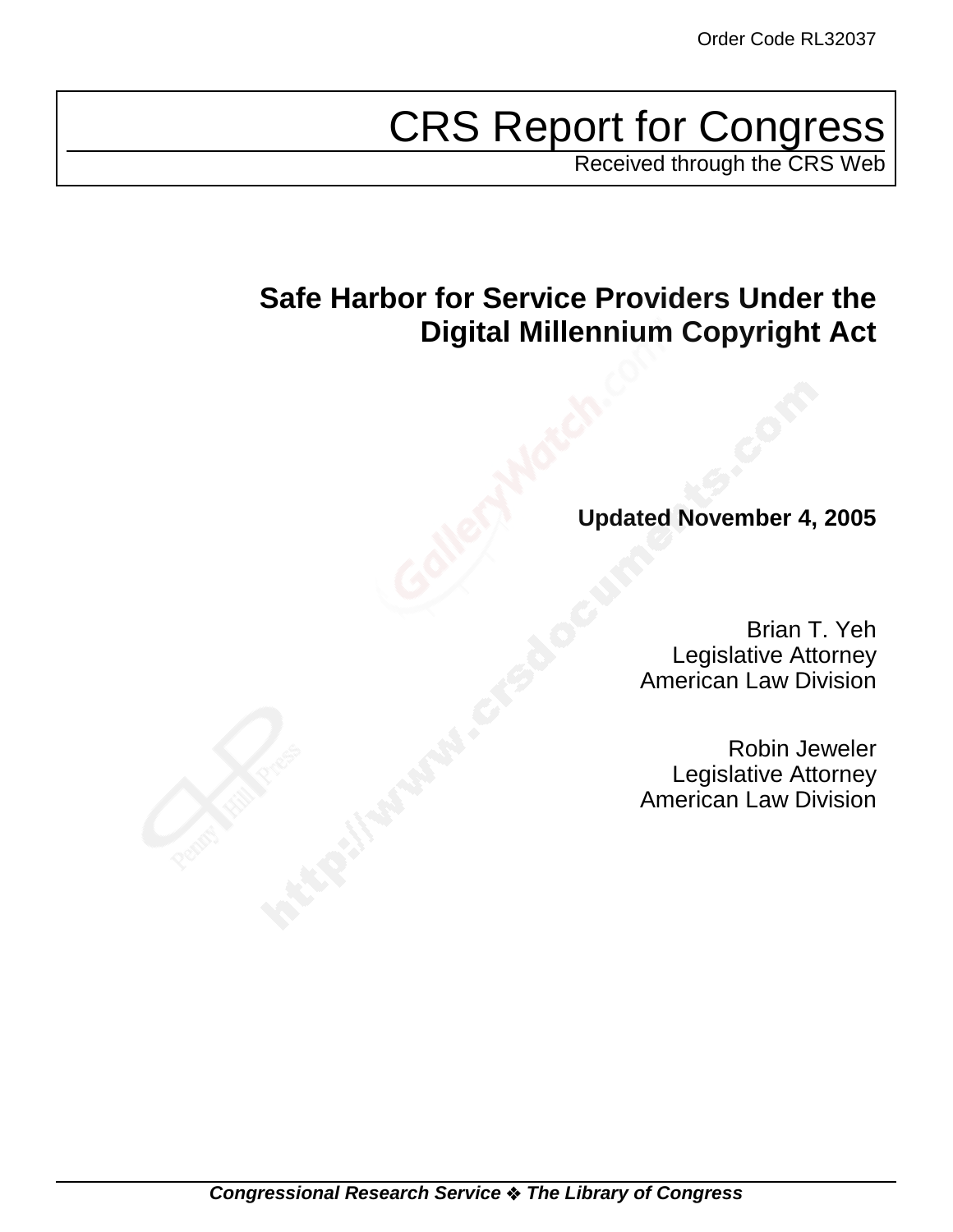# Safe Harbor for Service Providers Under the Digital Millennium Copyright Act

## **Summary**

Congress passed the Digital Millennium Copyright Act (DMCA) in 1998 in an effort to adapt copyright law to an evolving digital environment. The expansive legislation is divided into five titles, the second of which is the focus of this report. Title II of the DMCA amended chapter 5 of the Copyright Act, 17 U.S.C. § 501 *et seq.,* and created a new § 512 to limit the liability of service providers for claims of copyright infringement relating to materials on-line. This "safe harbor" immunity is available only to parties that qualify as a "service provider" as defined by the DMCA, and only after the provider complies with certain eligibility requirements.

In exchange for immunity from liability, the DMCA requires service providers to cooperate with copyright owners to address infringing activities conducted by the providers' customers. Subsection 512(h) obligates service providers to divulge to copyright owners the identity of a subscriber suspected of copyright infringement. The subsection provides a detailed procedure that a copyright owner must follow in order to obtain a subpoena from a federal court compelling the service provider to reveal the identity of the suspected infringing user.

This report describes the safe harbor and subpoena provisions, along with the responsibilities and obligations of service providers under 17 U.S.C. § 512. In addition to highlighting specific aspects of the statutory text, the report examines case law to date interpreting and applying the DMCA's safe harbors and subpoena procedure. With respect to the latter, the report discusses court decisions, including the opinion of the D.C. Circuit Court of Appeals in *RIAA v. Verizon Internet Services*, which have held that certain types of service providers may not be subpoenaed under § 512(h) to identify peer-to-peer music file-sharers.

This report will be updated if events warrant.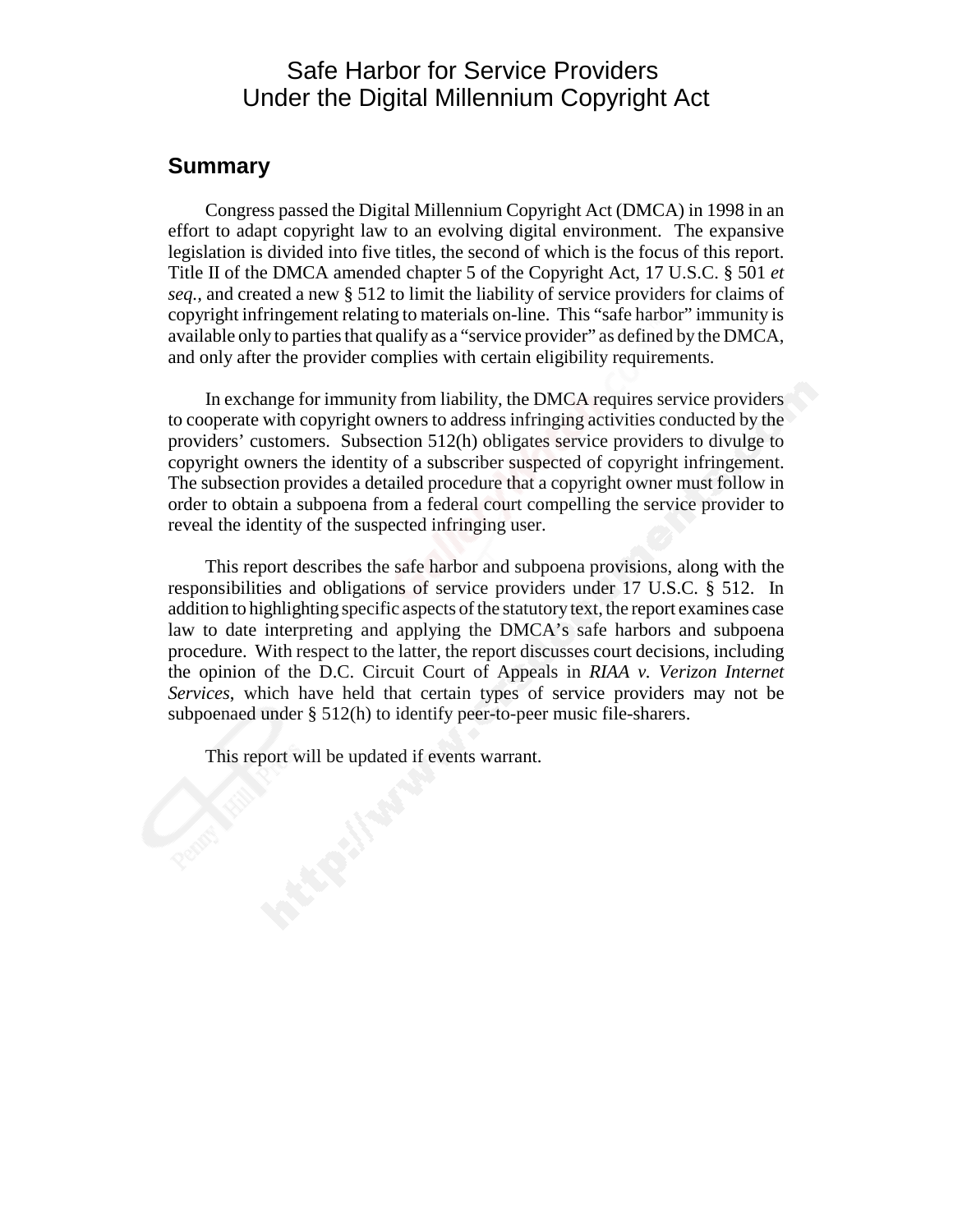# **Contents**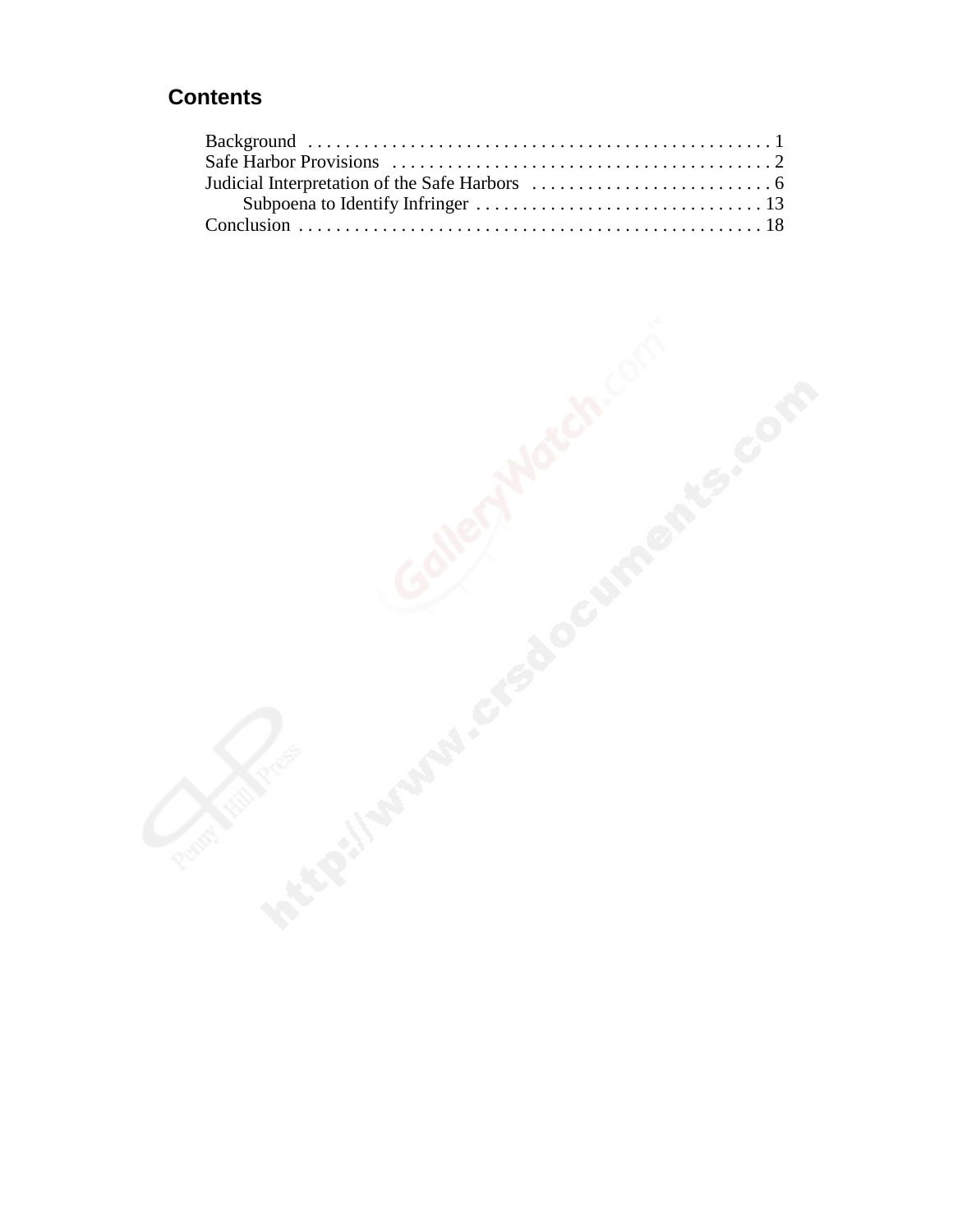# Safe Harbor for Service Providers Under the Digital Millennium Copyright Act

## **Background**

Online service providers (OSP) and Internet service providers (ISP) provide critical infrastructure support to the Internet, allowing millions of people to access on-line content and electronically communicate and interact with each other. The potential for computer users to infringe intellectual property copyrights using the Internet could expose service providers to claims of secondary liability, such as contributory and vicarious copyright infringement. Concerned about this significant legal vulnerability of service providers, Congress passed the "Online Copyright Infringement Liability Limitation Act," Title II of the Digital Millennium Copyright Act (DMCA) of 1998,<sup>1</sup> which created limitations on the liability of OSPs and ISPs for copyright infringement arising from their users' activities on their digital networks.<sup>2</sup> The act's legislative history indicates that Congress wanted to provide service providers with "more certainty ... in order to attract the substantial investments necessary to continue the expansion and upgrading of the Internet."<sup>3</sup> At the same time, Congress desired to preserve "strong incentives for service providers and copyright owners to cooperate to detect and deal with copyright infringements that take place in the digital networked environment."4 The DMCA therefore includes several conditions that the service provider must satisfy in order to qualify for liability protection, and requires that the service providers' activities be encompassed within one of four specified categories of conduct.<sup>5</sup> One federal district court assessed the "dual purpose and balance" of the DMCA in the following manner:

Congress ... created tradeoffs within the DMCA: service providers would receive liability protections in exchange for assisting copyright owners in identifying and dealing with infringers who misuse the service providers' systems. At the same time, copyright owners would forgo pursuing service providers for the copyright

<sup>1</sup> P.L. 105-304, 112 Stat. 2860 (1998) (codified at 17 U.S.C. § 512).

<sup>&</sup>lt;sup>2</sup> The Digital Millennium Copyright Act of 1998: U.S. Copyright Office Summary, 8 (Dec. 1998) at [http://www.copyright.gov/legislation/dmca.pdf]. [Hereinafter *Copyright Office Summary*].

 $3$  144 CONG. REC. S11,889 (daily ed. Oct. 2, 1998) (statement of Sen. Hatch).

<sup>4</sup> H.Rept. 105-796, 105th Cong., 2d Sess. 72 (1998).

<sup>5</sup> *Id.* at 73.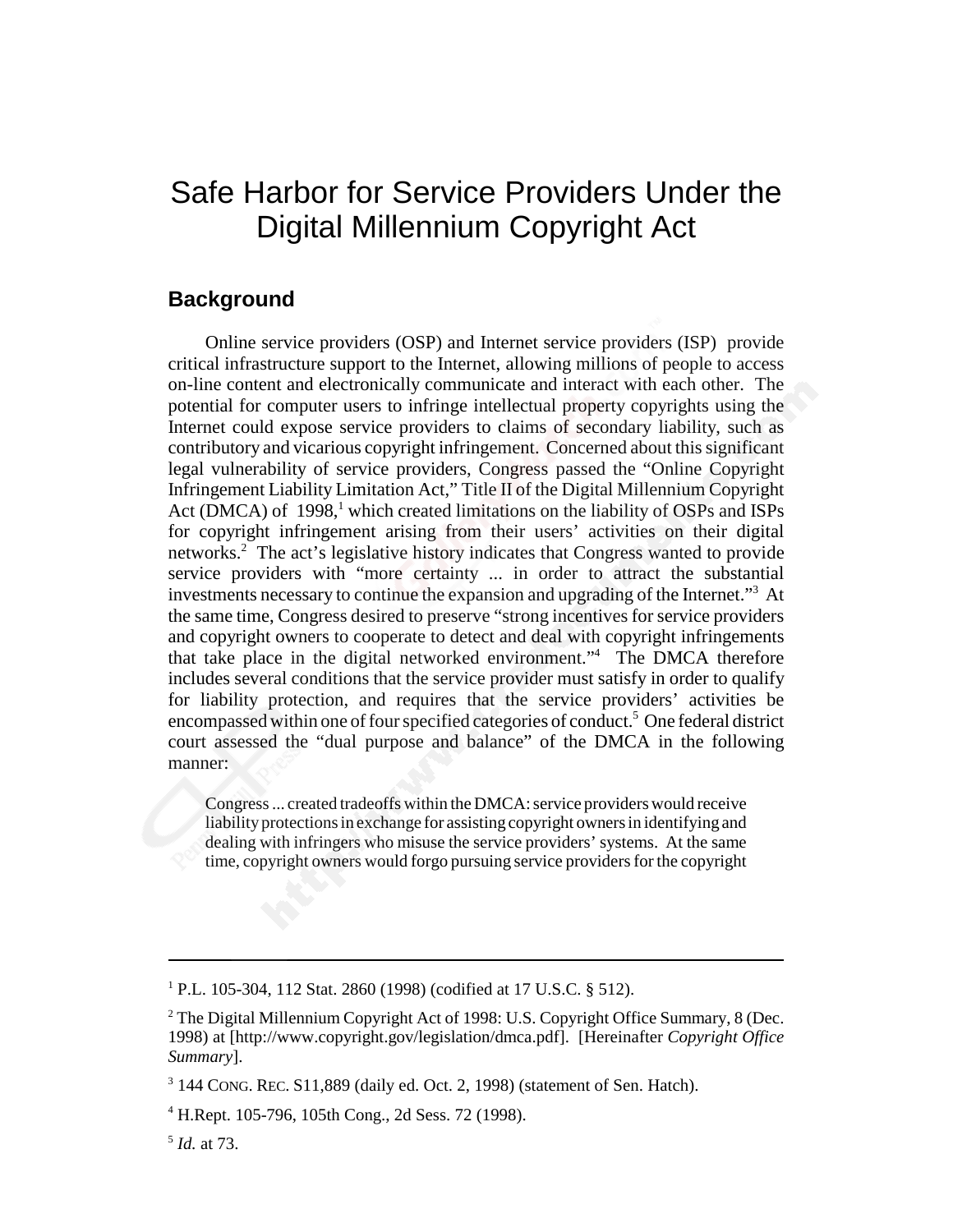infringement of their users, in exchange for assistance in identifying and acting against those infringers.<sup>6</sup>

## **Safe Harbor Provisions**

Limitations on liability, often called "safe harbors," shelter service providers from copyright infringement suits. The DMCA's safe harbor provisions, codified at 17 U.S.C. § 512, do not confer absolute immunity, but they do greatly limit service providers' liability based on the specific functions they perform.<sup>7</sup> The safe harbors correspond to four functional operations of a service provider: 1) transitory digital network communications, 2) system caching, 3) storage of information on systems or networks at direction of users, and 4) information location tools.<sup>8</sup> Qualification for any one of these safe harbors is limited to the criteria detailed in each provision, and qualification under one safe harbor category does not affect the eligibility determination for any of the other three.<sup>9</sup>

*§ 512 (a) Transitory digital network communications.* When a service provider acts as a data conduit at the request of a third party by "transmitting, routing, or providing connections for, material through a system or network controlled or operated by or for the service provider," it will be shielded from liability for copyright infringement.<sup>10</sup> This safe harbor also protects the service provider for any intermediate and transient storage of the material in the course of conveying the digital information. However, qualification for this safe harbor is subject to several conditions, including: $11$ 

- Data transmission occurs through an automated technical process without selection of the material by the service provider.
- The service provider does not determine the recipients of the material.
- Intermediate or transient copies stored on the provider's system or network must not be accessible to anyone other than the designated recipients, and such copies must not be retained on the system longer than is reasonably necessary.

<sup>6</sup> In re Verizon Internet Servs., Inc., 240 F. Supp. 2d 24, 37 (D.D.C.2003), *rev'd sub nom.* Recording Indus. Ass'n of Am. v. Verizon Internet Servs., Inc., 351 F.3d 1229 (D.C. Cir. 2003).

<sup>7</sup> Ellison v. Robertson, 189 F. Supp. 2d 1051, 1064 (C.D. Cal. 2002), *aff'd in part and rev'd in part,* 357 F.3d 1072 (9th Cir. 2004). Service providers who qualify for safe harbor are protected from all monetary and most equitable relief that may arise from copyright liability. In such a situation, "even if a plaintiff can show that a safe harbor-eligible service provider has violated her copyright, the plaintiff will only be entitled to the limited injunctive relief set forth in 17 U.S.C. § 512(j)." Corbis Corp. v. Amazon.com, Inc., 351 F. Supp. 2d 1090, 1098-99 (W.D. Wash. 2004) (citations omitted).

 $8$  17 U.S.C.  $\S$  512(a)-(d).

 $9$  17 U.S.C. § 512(n).

 $10$  17 U.S.C. § 512(a).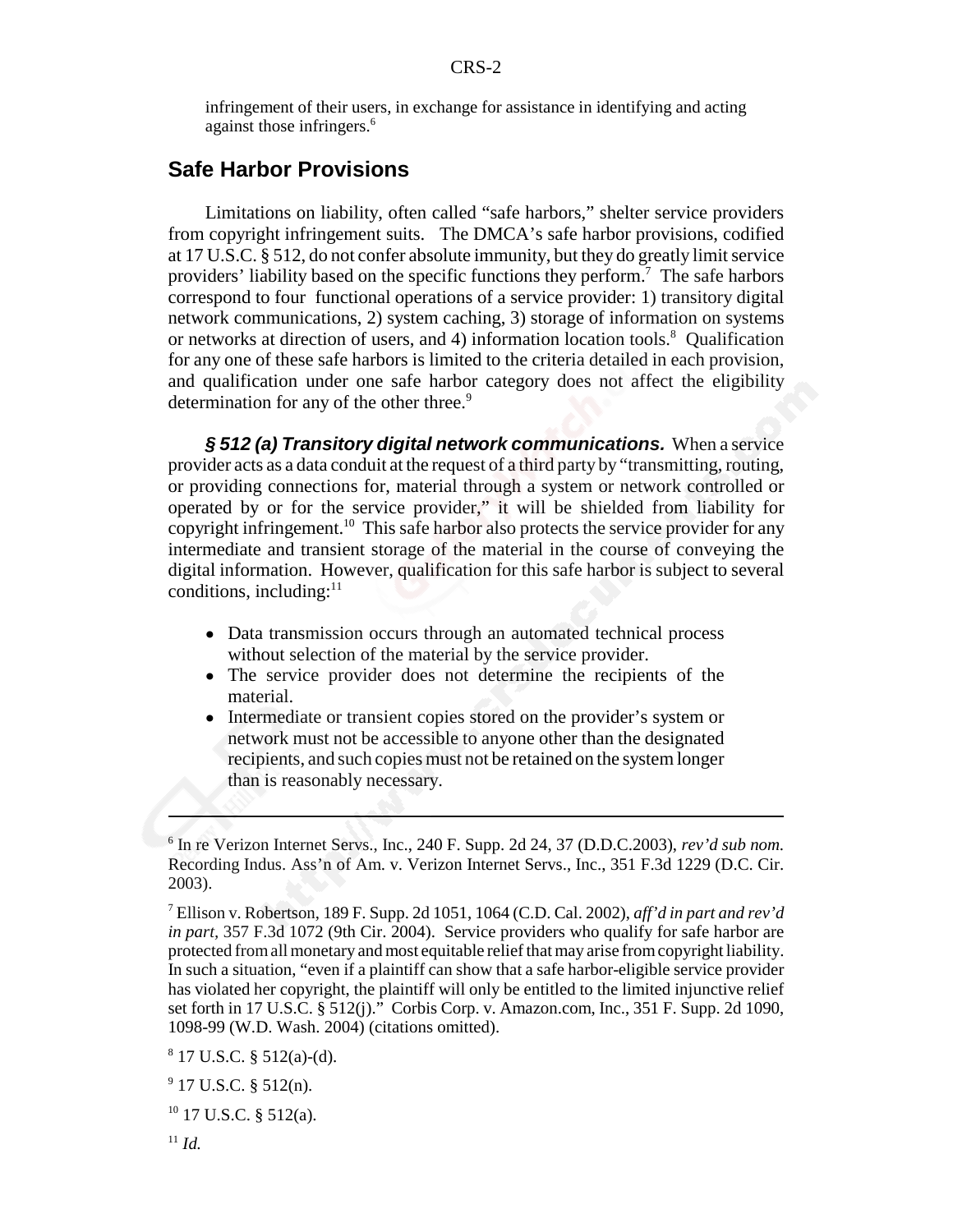• The provider must not have modified the content of the transmitted material.

*§ 512 (b) System Caching.* The second safe harbor category limits ISP liability when its engages in "caching" of on-line content for purposes of improving network performance. Caching<sup>12</sup> helps to reduce the service provider's network congestion and increase download speeds for subsequent requests for the same data. For example, subscribers to a service provider may transmit certain material to other users of the provider's system or network, at the direction of those users. The service provider may, via an automated process, retain copies of this material for a limited time "so that subsequent requests for the same material can be fulfilled by transmitting the retained copy, rather than retrieving the material from the original source on the network."13 Immunity for service providers that utilize system caching is provided on the condition that the ISP complies with the following: $14$ 

- The content of cached material that is transmitted to subsequent users is not modified by the service provider.
- The provider complies with industry standard rules regarding the refreshing, reloading, or other updating of the cached material.
- The provider does not interfere with the ability of technology that returns "hit" count information that would otherwise have been collected had the website not been cached to the person who posted the material.
- ! The provider must impose the same conditions that the original poster of the material required for access, such as passwords or payment of a fee.
- The provider must remove or block access to any material that is posted without the copyright owner's authorization, upon being notified that such material has been previously removed from the originating site, or that the copyright owner has obtained a court order for the material to be removed from the originating site or to have access to the material be disabled.

*§ 512 (c) Information residing on systems or networks at direction of users.* This safe harbor protects against copyright infringement claims due to storage of infringing material at the direction of a user on ISP systems or networks. Such storage includes "providing server space for a user's website, for a chat room, or other forum in which material may be posted at the direction of users."15 The conditions placed on receiving the benefit of this safe harbor are as follows:<sup>16</sup>

<sup>&</sup>lt;sup>12</sup> Caching is defined as "intermediate and temporary storage of material on a system or network operated by the service provider." 17 U.S.C. § 512(b).

<sup>13</sup> *Copyright Office Summary,* 10*.*

 $14$  17 U.S.C. § 512(b)(2)(A)-(E).

<sup>15</sup> H.Rept. 105-551, pt. 2, 105th Cong. 2d Sess. 53 (1998).

 $16$  17 U.S.C. § 512(c).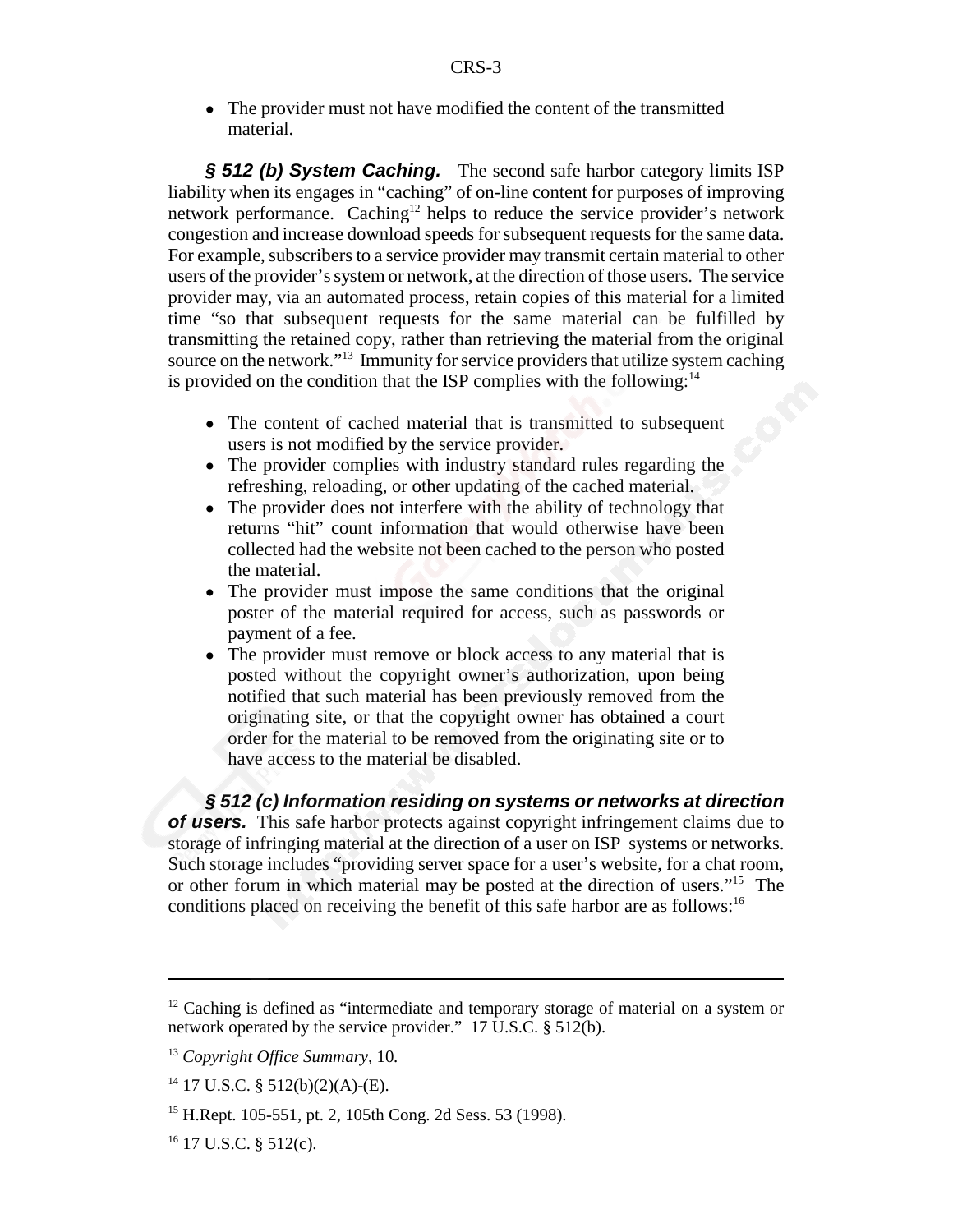- The service provider lacks actual knowledge of the infringing material hosted or posted on its system or network.
- In the absence of actual knowledge, the service provider is "not" aware of facts or circumstances from which infringing activity is apparent."<sup>17</sup>
- Where the provider has the right and ability to control the infringing activity, it must not derive a financial benefit directly attributable to that activity.
- Upon receiving proper notification of claimed infringement, the service provider must act "expeditiously" to remove or block access to the material.
- The service provider must designate an agent to receive notifications of claimed infringement. The contact information for this agent must be filed with the Register of Copyrights<sup>18</sup> and also be displayed to the public on the service provider's website.

Copyright owners must adhere to a prescribed procedure to inform the provider's designated agent of claimed infringement. To constitute effective notification, the copyright owner must "comply substantially" with the statutory requirements of  $\S 512$  (c)(3):<sup>19</sup>

- The notification is in writing, signed physically or electronically by a person authorized to act on behalf of the owner of the copyright allegedly infringed.
- The notification identifies the material that is claimed to have been infringed and provides sufficient information allowing the service provider to locate the material.
- The complaining party includes a statement, under penalty of perjury, that the party has a "good faith belief" that the use of the material is not authorized by the copyright owner, and that the information in the notification is accurate.

*§ 512 (d) Information location tools.* The fourth safe harbor classification immunizes service providers that provide users access to websites that contain infringing material by using "information location tools" such as hypertext links, indexes, and directories.20 The conditions attached are substantially similar to those that apply to the "system storage" safe harbor provision discussed above, § 512 (c), including lack of actual or constructive knowledge requirements, notice and takedown procedures, and absence of direct financial benefit.<sup>21</sup> The rationale for protecting service providers under this provision is to promote development of the

 $17$  17 U.S.C. § 512(c)(1)(A)(ii).

<sup>&</sup>lt;sup>18</sup> "The Register of Copyrights is directed to maintain a directory of designated agents available for inspection by the public, both on the website of the Library of Congress, and in hard copy format on file at the Copyright Office." H.Rept. 105-551, pt. 2 at 55.

<sup>&</sup>lt;sup>19</sup> 17 U.S.C. § 512(c)(3)(A)(i)-(vi).

<sup>20 17</sup> U.S.C. § 512(d).

 $21$  17 U.S.C. § 512(d)(1)-(3).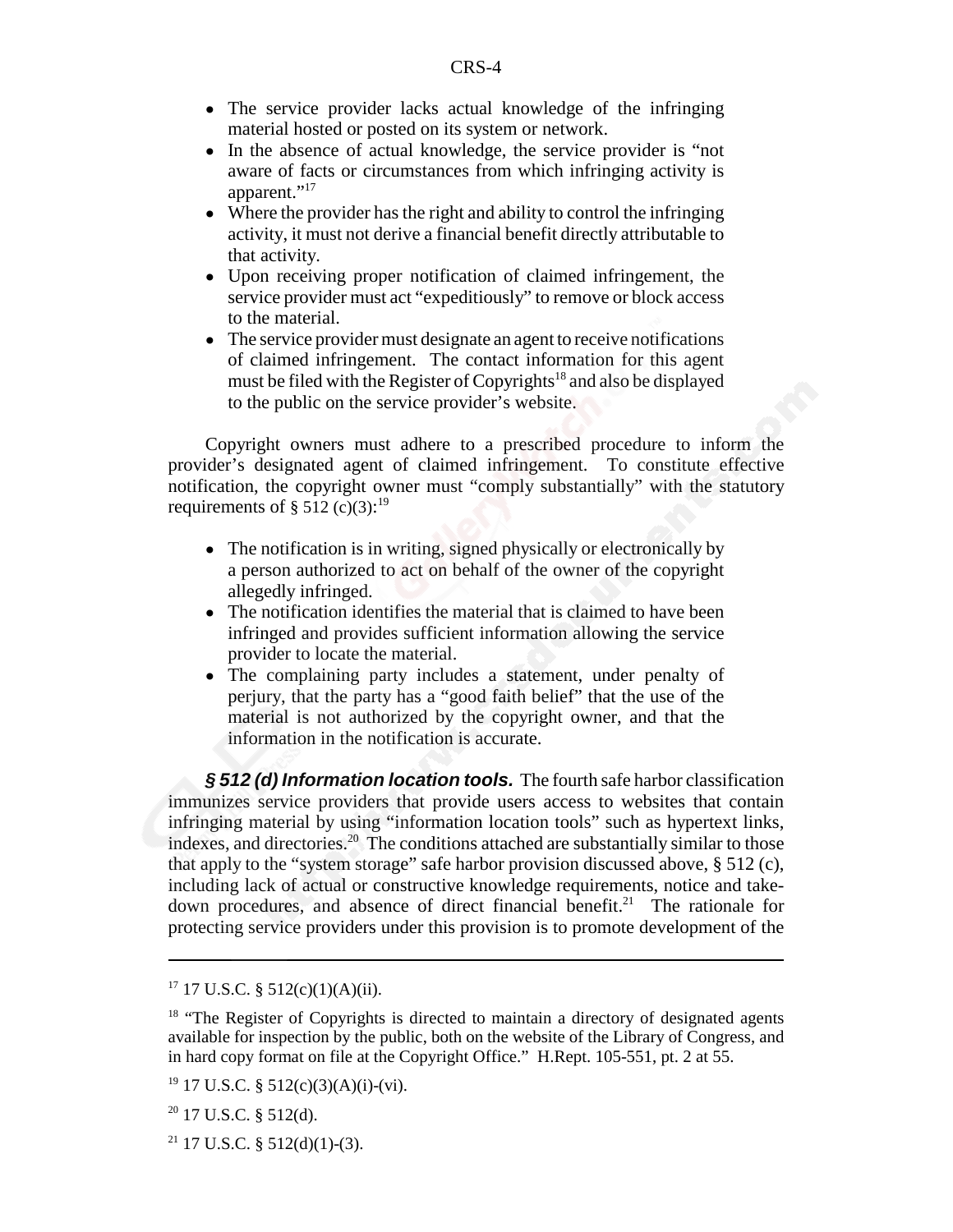search tools that make finding information possible on the Internet.<sup>22</sup> Without a safe harbor for providers of these tools, the human editors and cataloguers compiling Internet directories might be overly cautious for fear of being held liable for infringement.

*Notice and Take-down Procedure.* One condition common to three of the four categories is the requirement that upon proper notification by the copyright owner of on-line material being displayed or transmitted without authorization, a service provider must "expeditiously" remove or disable access to the allegedly infringing material.<sup>23</sup> This "notice and take-down" obligation does not apply when the service provider functions as a passive conduit of information under § 512(a), but is a condition that must be met to obtain shelter under the remaining three safe harbor provisions. As indicated by the eligibility conditions in each subsection of  $\S 512(b)$ -(d), the notice and take-down procedure varies slightly for each.

To prevent abuse of the notice and take-down procedure, § 512(f) provides damages, costs and attorneys' fees to any service provider that is injured by a knowing, material misrepresentation that an item or activity is infringing.<sup>24</sup> For example, any person who sends a "cease and desist" letter to a service provider, with the knowledge that the claims of copyright infringement are false, may be liable to the accused infringer for damages.

*Eligibility Threshold for Safe Harbor.* For protection under any of the exemptions, a party must first meet the statutory definition of a "service provider." The DMCA provides two distinct definitions, one applicable to the first provision and the second applicable to all of the others. Under  $\S$  512(a), the transitory communications provision, "service provider" is narrowly defined as "an entity offering the transmission, routing, or providing of connections for digital online communications, between or among points specified by a user, of material of the user's choosing, without modification to the content of the material as sent or received."25 The remaining three subsections utilize a broader definition of "service provider," applicable to "a provider of online services or network access, or the operator of facilities therefor."26 For example, this definition encompasses providers offering "Internet access, e-mail, chat room and web page hosting services."27

 $22$  H.Rept. 105-551, pt. 2 at 58.

<sup>23</sup> *See* 17 U.S.C. § 512(b)(E), (c)(C), and (d)(3).

<sup>&</sup>lt;sup>24</sup> "Knowingly' means that a party actually knew, should have known if it acted with reasonable care or diligence, or would have had no substantial doubt had it been acting in good faith, that it was making misrepresentations. 'Material' means that the misrepresentation affected the ISP's response to a DMCA letter." Online Policy Group v. Diebold, Inc., 337 F. Supp. 2d 1195, 1204 (N.D. Cal. 2004) (citations omitted).

 $25$  17 U.S.C. § 512(k)(1)(A).

 $26$  17 U.S.C. § 512(k)(1)(B).

 $27$  H.Rept. 105-551, pt. 2 at 64.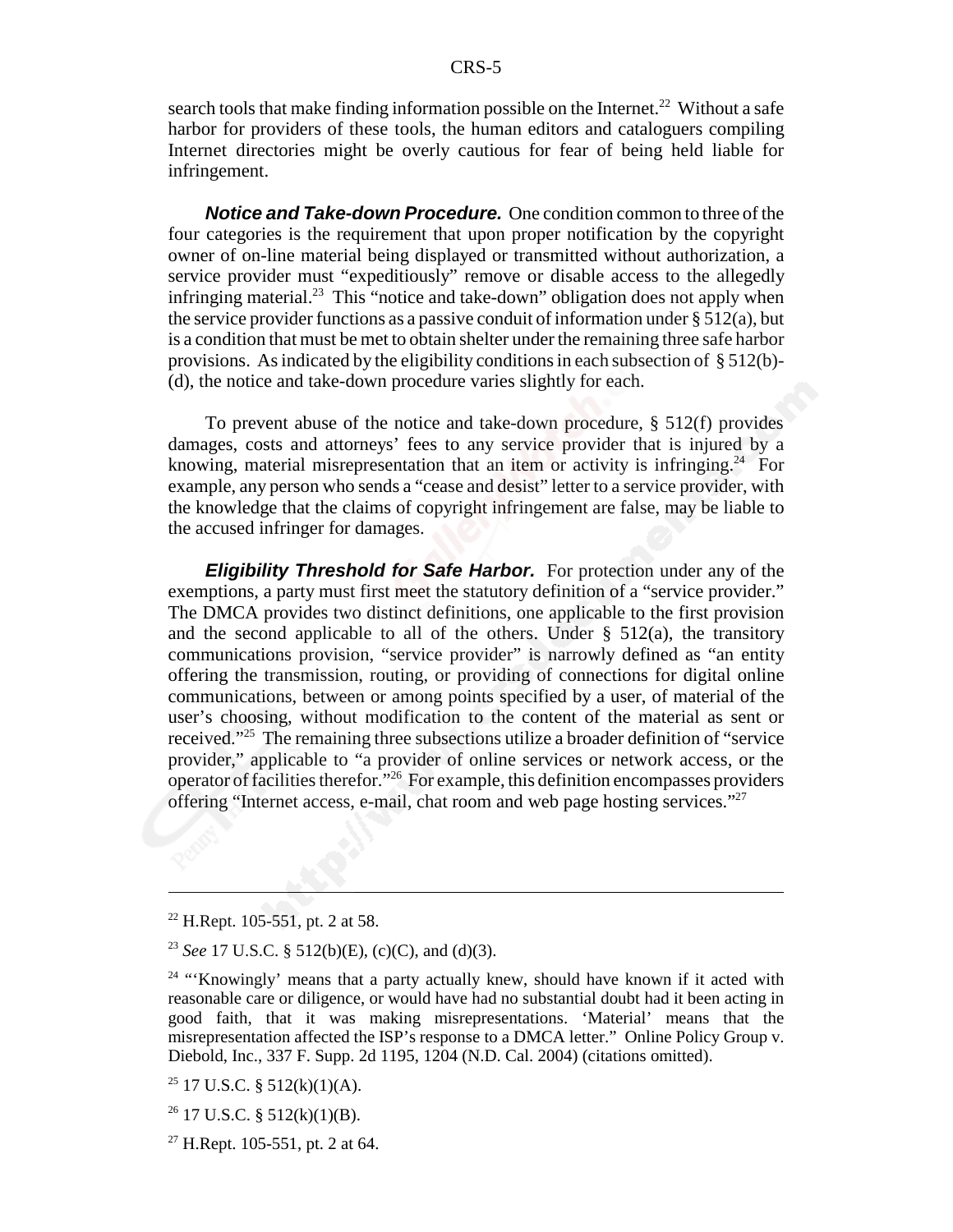After a party qualifies as a service provider under one of the applicable definitions, there are still two additional threshold requirements that the provider must satisfy:<sup>28</sup>

- The service provider must have adopted, reasonably implemented, and informed its users of a policy for the termination of the accounts of subscribers who are repeat copyright infringers.
- The provider must accommodate and not interfere with "standard" technical measures"29 that are used by copyright owners to identify or protect their works, such as digital watermarks or digital rights management technologies.

*No affirmative duty to police infringing activity.* Pursuant to § 512 (m), the DMCA safe harbor provisions are not conditioned upon a service provider "monitoring its service or affirmatively seeking facts indicating infringing activity."<sup>30</sup> One U.S. district court has noted that this provision of  $\S 512$  "represents a legislative determination that copyright owners must themselves bear the burden of policing for infringing activity — service providers are under no such duty.<sup>331</sup> Yet some legal commentators suggest that courts have nevertheless created a "back door" requirement for ISPs to police their systems in search of copyright infringement by strictly construing the  $\S$  512(i) obligation to "implement" a repeat infringer termination policy as an affirmative duty to actively investigate potential infringement.<sup>32</sup> These judicial interpretations of the termination requirements in section §  $512(i)(1)(A)$ , discussed below, arguably may be contrary to Congress's intent in  $\S$  512(m), as indicated in committee report language accompanying the DMCA legislation:

[T]he Committee does not intend this [termination] provision to undermine the principles of new subsection [m] ... by suggesting that a provider must investigate possible infringements, monitor its service, or make difficult judgments as to whether conduct is or is not infringing. However, those who repeatedly or flagrantly abuse their access to the Internet through disrespect for the intellectual property rights of others should know that there is a realistic threat of losing that  $access.^{33}$ 

# **Judicial Interpretation of the Safe Harbors**

Several courts have considered the safe harbor provisions to determine whether certain service providers met the statutory requirements for protection from copyright

<sup>29</sup> "Standard technical measures" is defined at § 512(i)(2).

 $30$  17 U.S.C. § 512(m)(1).

31 In re Aimster Copyright Litigation, 252 F. Supp. 2d 634, 657 (N.D. Ill. 2002), *aff'd*, 334 F.3d 643 (7th Cir. 2003).

<sup>32</sup> *See, e.g.,* Jennifer Bretan, *Harboring Doubts About the Efficacy of § 512 Immunity Under the DMCA*, 18 BERKELEY TECH. L.J. 43, 51-54 (2003).

 $28$  17 U.S.C. § 512(i)(1)(A)-(B).

<sup>33</sup> H.Rept. 105-551, pt. 2 at 61.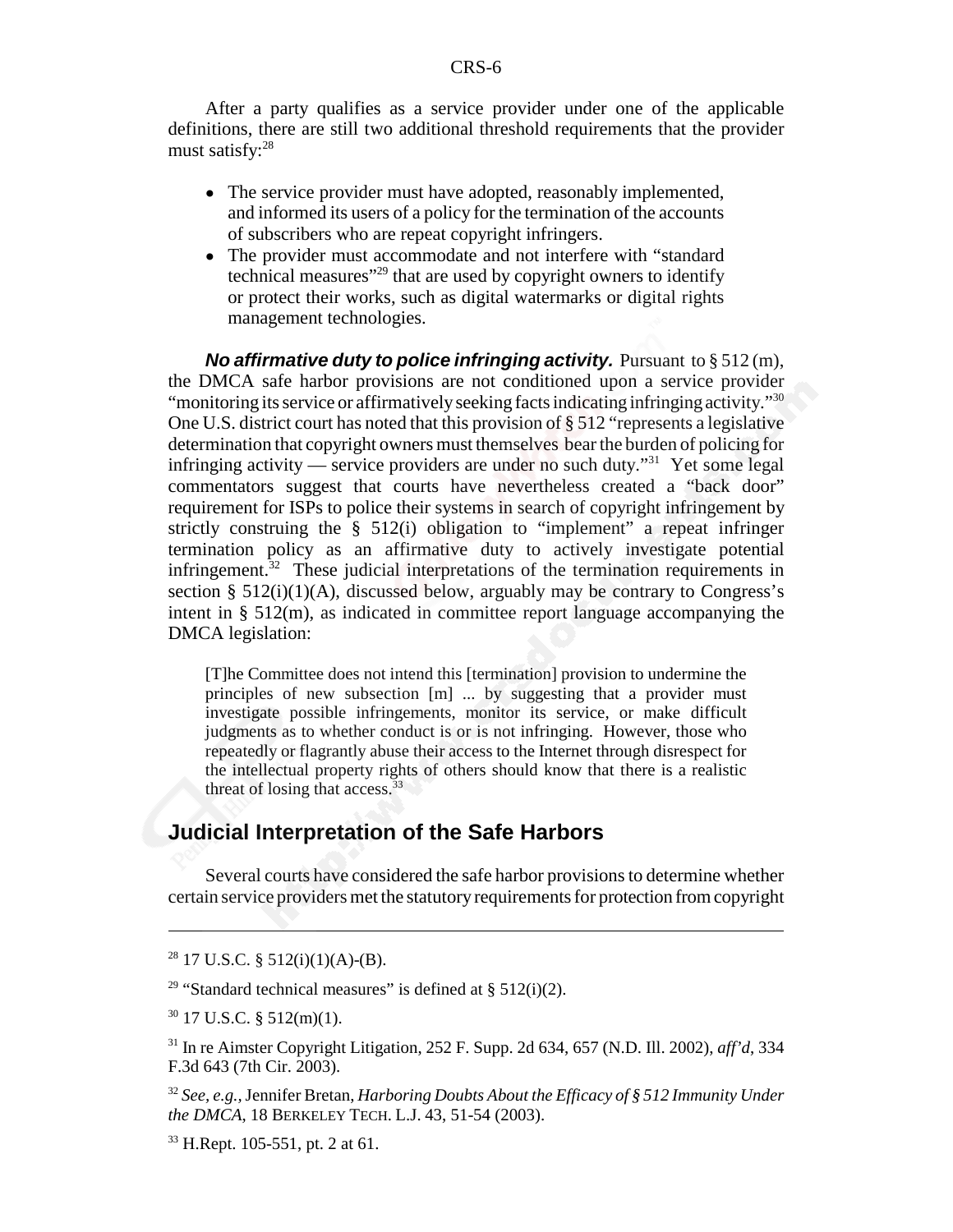infringement claims. A survey of cases that have examined the safe harbor defense reveals that courts generally have been cautious in permitting liability limitation to service providers, closely scrutinizing compliance with the safe harbor eligibility conditions on the part of both copyright owners and service providers.

*Safe harbor denied.* In two copyright infringement cases involving peer-topeer file-sharing services, *A & M Records, Inc. v. Napster, Inc.*34 and *In re Aimster Copyright Litigation*, 35 the courts denied safe harbor protection to the companies Napster and Aimster, on the ground that those companies did not meet the eligibility requirements specified by the DMCA. Both of these companies operated peer-topeer networking services that facilitated sharing over the Internet of music files stored on their users' computer hard drives. Using peer-to-peer software offered by Napster and Aimster,  $36$  MP3 song files — the majority of which were unauthorized for distribution by their copyright owners — were uploaded and downloaded freely and repeatedly to the alarm of the music recording industry.

Napster asserted that its operations were protected by the § 512(a) safe harbor provision, claiming that it offered the "transmission, routing, or providing of connections for digital online communications."37 The district court in *Napster* found that the infringing material was exchanged over the Internet, not through Napster's servers, and therefore Napster did not provide connections "through" its system.<sup>38</sup> On the basis of this determination, the court ruled that Napster had failed to demonstrate that it qualified for the  $\S$  512(a) safe harbor. In addition, the court noted that even if Napster had met the criteria in §512(a), it did not satisfy the threshold eligibility requirements in  $\S$  512(i), in particular the termination policy provision. The court found that the plaintiffs in the case had raised "genuine issues of material fact about whether Napster ha[d] reasonably implemented a policy of terminating repeat infringers" when it introduced evidence that Napster had not adopted a formal termination policy until two months *after* the filing of the lawsuit against it.<sup>39</sup> This belated attempt to adopt a termination policy would have prevented Napster from seeking liability protection under any of the four safe harbors.

The U.S. Court of Appeals for the Ninth Circuit in *Napster* rejected "a blanket conclusion that § 512 of the [DMCA] will never protect secondary infringers," but commented that the "plaintiffs raise serious questions regarding Napster's ability to

34 239 F.3d 1004 (9th Cir. 2001).

35 252 F. Supp. 2d 634, 648 (N.D. Ill. 2002), *aff'd,* 334 F.3d 643 (7th Cir. 2003).

37 A & M Records, Inc. v. Napster, Inc., 2000 WL 573136, at \*3 (N.D. Cal. May 12, 2000).

 $39$  *Id.* at \*9-10.

<sup>&</sup>lt;sup>36</sup> The Aimster service was renamed "Madster" in January 2002, after a ruling by a National Arbitration Forum panel that the Internet domain name "aimster.com" violated the trademark for America Online's (AOL) instant messaging service. To avoid confusion, this report will continue to refer to the file-sharing service as "Aimster." *See* [http://www.usatoday.com/tech/news/2002/02/01/aimster-now-madster.htm].

<sup>&</sup>lt;sup>38</sup> *Id.* at \* 8. The court stated, "Napster enables or facilitates the initiation of connections, but these connections do not pass through the system within the meaning of subsection 512  $(a)$ ."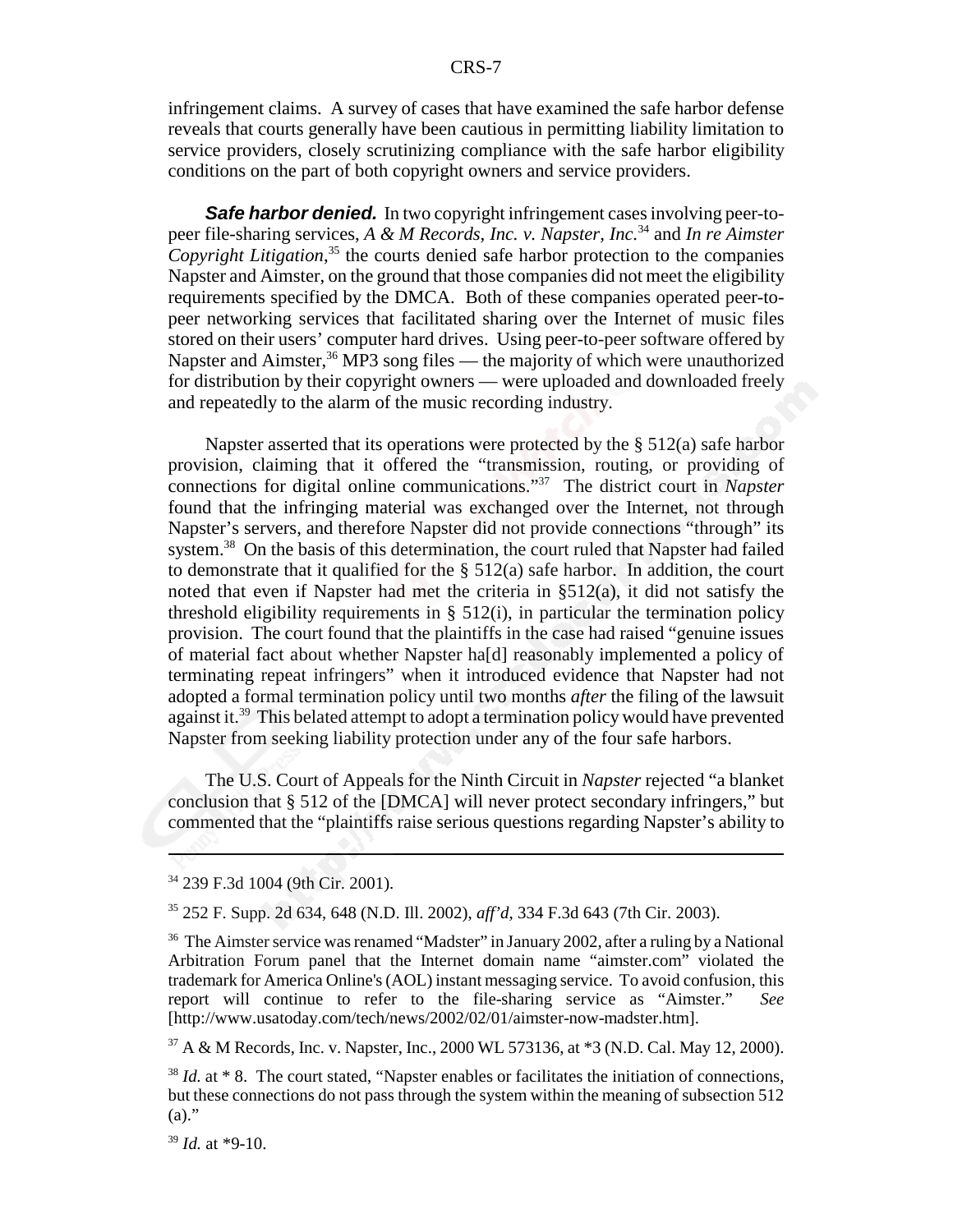obtain shelter under § 512."40 The significant questions included whether Napster would be eligible for safe harbor under  $\S$  512(d), the information location tools provision, whether copyright owners must give service providers "official" notice pursuant to  $\S 512(c)(3)$  in order for the provider to have knowledge of infringement on its system, and whether Napster had in fact complied with the termination policy requirement of § 512(i)(1)(A).<sup>41</sup> Nevertheless, until these issues could be addressed at trial, the district court's approval of a preliminary injunction against Napster was appropriate because the plaintiffs had "demonstrate[d] that the balance of hardships tips in their favor." $42$ 

In a lawsuit similar to *Napster*, record company and music publishing plaintiffs charged the peer-to-peer file-sharing service Aimster with contributory and vicarious infringement of copyrights held by the plaintiffs. In addition to distributing filesharing software, Aimster provided on-line tutorials on its website which "methodically demonstrated how to transfer and copy copyrighted works over the Aimster system."43 In addition, the Aimster software allowed users to encrypt all the file exchanges, a scheme that effectively prevented Aimster from gaining knowledge of the type of content being transferred. Unlike Napster, Aimster had adopted a termination policy for repeat infringers before a lawsuit was filed against it. However, the district court in *Aimster* found that the termination policy could not be *implemented* in reality because the encryption technology provided by Aimster made it impossible to determine which users were transferring copyrighted files.<sup>44</sup> The court thus found Aimster ineligible for any safe harbor protections because its repeat infringer policy did not meet the requirement of §  $512(i)(1)(A)$ .<sup>45</sup> In upholding the district court's preliminary injunction, the U.S. Court of Appeals for the Seventh Circuit noted:

The [DMCA] provides a series of safe harbors for Internet service providers and related entities, but none in which Aimster can moor... The common element of [the DMCA]'s safe harbors is that the service provider must do what it can reasonably be asked to do to prevent the use of its service by 'repeat infringers.' Far from doing anything to discourage repeat infringers of the plaintiffs' copyrights, Aimster invited them to do so, showed them how they could do so with ease using its system, and by teaching its users how to encrypt their unlawful distribution of copyrighted materials disabled itself from doing anything to prevent infringement.<sup>46</sup>

<sup>40</sup> *Napster*, 239 F.3d at 1025.

<sup>41</sup> *Id.*

<sup>42</sup> *Id.*

<sup>43</sup> *Aimster,* 252 F. Supp. 2d at 643.

<sup>&</sup>lt;sup>44</sup> *Id.* at 659 (emphasis in original).

<sup>45</sup> *Id.*

<sup>46</sup> *Aimster*, 334 F.3d at 655.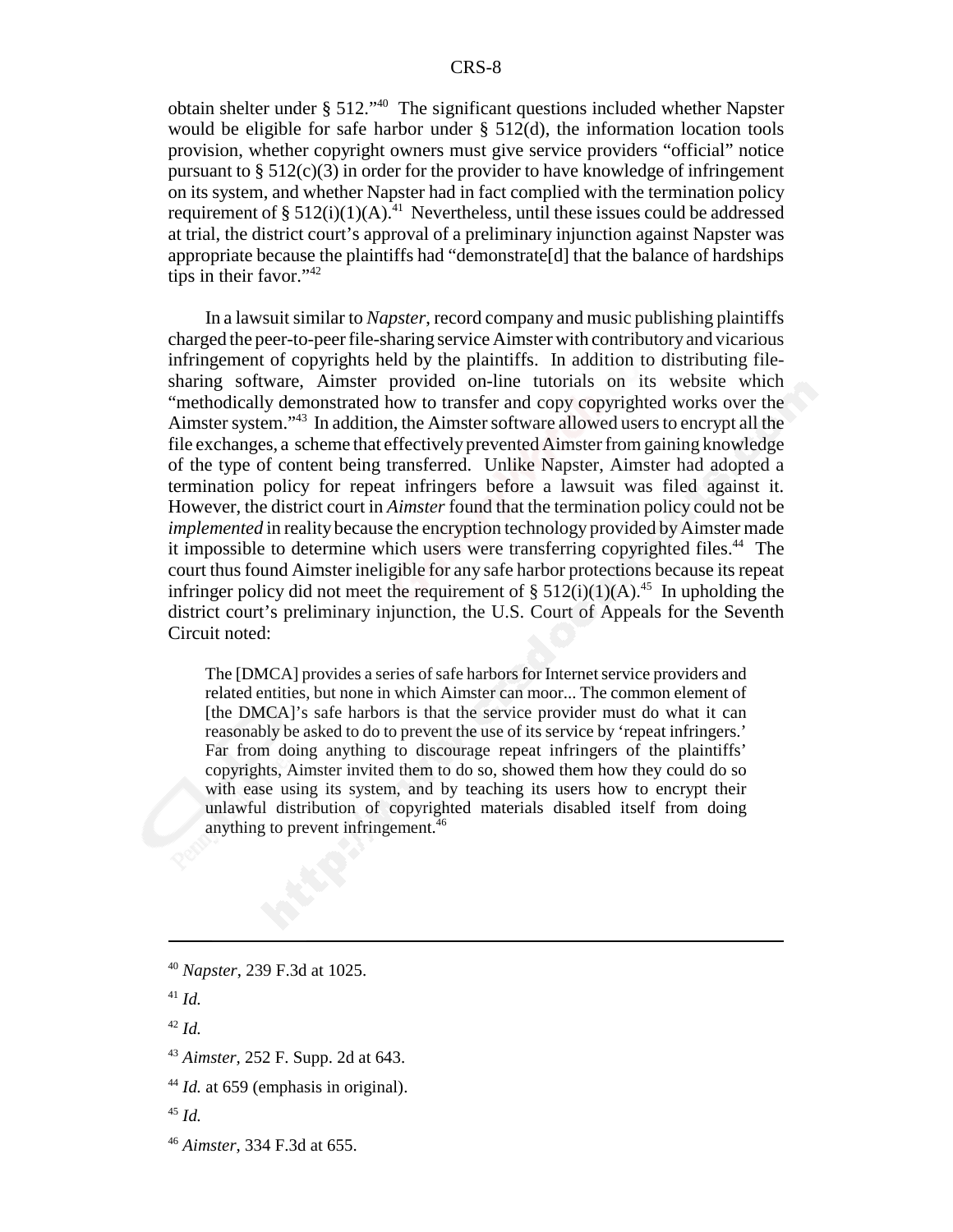*Ellison v. Robertson*<sup>47</sup> is another case that denied safe harbor to the defendant service provider for failure to meet the threshold eligibility requirements under § 512(i). Stephen Robertson had electronically scanned and converted into digital binary files<sup>48</sup> several science fiction novels written by Harlan Ellison, without authorization of the copyright owner. Robertson then uploaded and copied the files onto USENET newsgroups that are carried by several ISPs, including American Online, Inc.  $(AOL)^{49}$  AOL's retention policy provided that USENET messages containing binary files remain stored on the company's servers for fourteen days.<sup>50</sup> Once Ellison learned of the infringing activity, he directed his legal counsel to e-mail a notice of copyright infringement pursuant to the DMCA notification procedures. AOL, however, claimed never to have received the notice. Receiving no response, the plaintiff then filed a copyright infringement suit against AOL and other parties.

The Court of Appeals for the Ninth Circuit in *Ellison* upheld the district court's conclusion that there were triable issues of material fact concerning Ellison's contributory copyright infringement claim, on the basis that a reasonable trier of fact could find that AOL had reason to know of the potentially infringing activity and had materially contributed to it.<sup>51</sup> Although AOL did not have actual knowledge of the infringement, AOL's failure to receive the plaintiff's DMCA notification was due to its own fault in not promptly updating its designated agent contact e-mail address with the Copyright Office.<sup>52</sup> Due to this error, the e-mail sent by the plaintiff was routed to a defunct e-mail account. The district court refused to permit AOL to disclaim knowledge of the infringement<sup>53</sup> on account of its own carelessness: If AOL could avoid the knowledge requirement through this oversight or deliberate action, then it would encourage other ISPs to remain willfully ignorant in order to avoid contributory copyright infringement liability.54

<sup>50</sup> *Id.* at 1054.

<sup>51</sup> *Ellison,* 357 F.3d at 1077-78.

<sup>47 357</sup> F.3d 1072 (9th Cir. 2004).

<sup>48</sup> A file stored in "binary" format is computer-readable but not human-readable. *See* [http://www.webopedia.com/TERM/b/binary\_file.html].

<sup>&</sup>lt;sup>49</sup> "The USENET, an abbreviation of 'User Network,' is an international collection of organizations and individuals (known as 'peers') whose computers connect to each other and exchange messages posted by USENET users." Ellison v. Robertson*,* 189 F. Supp. 2d 1051, 1053 (C.D. Cal. 2002), *aff'd in part and rev'd in part,* 357 F.3d 1072 (9th Cir. 2004).

<sup>&</sup>lt;sup>52</sup> *Ellison*, 189 F. Supp. 2d at 1058. As discussed earlier in this report, 17 U.S.C. § 512(c)(2) requires service providers to designate an agent to receive notifications of claimed infringement and provide the contact information for this agent to the Copyright Office. The record showed that AOL had changed its contact e-mail address from "copyright@aol.com" to "aolcopyright@aol.com" in fall 1999, but waited until April 2000 to notify the Copyright Office of the change.

 $<sup>53</sup>$  To be held liable for contributory copyright infringement, a court must find that the party,</sup> "with knowledge of the infringing activity, induces, causes or materially contributes to the infringing conduct of another." Fonovisa, Inc. v. Cherry Auction, Inc., 76 F.3d 259, 264 (9th Cir. 1996).

<sup>54</sup> *Ellison,* 189 F. Supp. 2d at 1058.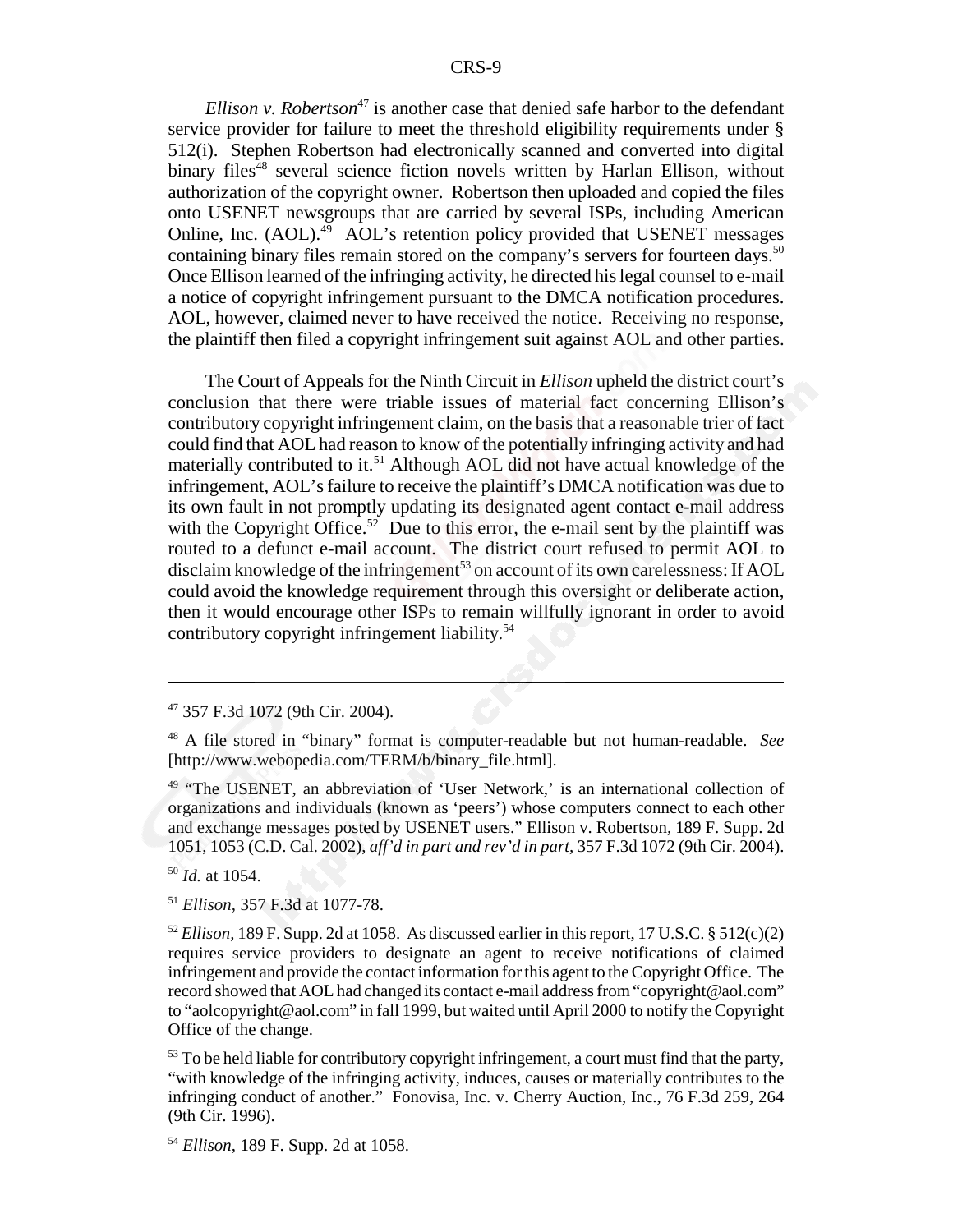The Ninth Circuit reversed the district court's conclusion that AOL qualified for a safe harbor limitation of liability. The appellate court found "at least a triable issue of material fact" regarding AOL's threshold eligibility for safe harbor under § 512(i).<sup>55</sup> First, the court explained that § 512(i)(1)(A) has three separate requirements for a service provider to fulfill:

- ! Adopt a policy that provides for the termination of service access for repeat copyright infringers in appropriate circumstances;
- Inform users of the service policy; and
- Implement the policy in a reasonable manner.

The court determined that there was "ample evidence in the record" to suggest that AOL failed to satisfy the last of these requirements. Because AOL had changed the e-mail address to which infringement notifications were being sent and did not close the old e-mail account or forward the messages to the new address, "AOL allowed notices of potential copyright infringement to fall into a vacuum and to go unheeded."<sup>56</sup> This fact alone provides a basis for a reasonable jury to find that AOL did not "reasonably implement<sup>[]"</sup> a policy against repeat infringers.<sup>57</sup> Thus, the appellate court remanded the case for trial on Ellison's contributory infringement claim, and if AOL is found liable, on AOL's eligibility under § 512(i) to assert the safe harbor defense.<sup>58</sup>

In *ALS Scan, Inc. v. RemarQ Communities, Inc.*, the U.S. Court of Appeals for the Fourth Circuit considered whether an ISP is eligible for protection when it is alerted to infringing activity by "imperfect notice" that does not strictly comply with the notification procedures specified in §  $512(c)(3)$ .<sup>59</sup> ALS Scan holds the copyrights to over 10,000 "adult" photographs which were posted on newsgroups<sup>60</sup> that were operated by the service provider RemarQ Communities. Upon discovering that RemarQ's servers contained infringing material, ALS Scan sent a "cease and desist" letter to RemarQ, requesting deletion of two specific newsgroups that contained the photographs. However, the district court in *ALS Scan* found that the notice was "fatally defective" in complying with  $\S 512(c)(3)$  because ALS Scan never provided RemarQ with a "representative list" of the infringing photographs. Nor did it identify the pornographic photographs with "sufficient detail" to enable RemarQ to locate and

*See* [http://www.webopedia.com/TERM/n/newsgroup.html].

<sup>55</sup> *Ellison,* 357 F.3d at 1080.

<sup>56</sup> *Id.*

<sup>57</sup> *Id.*

<sup>58</sup> *Id.* at 1082.

<sup>59 239</sup> F.3d 619, 620 (4th Cir. 2001).

<sup>&</sup>lt;sup>60</sup> Newsgroups are on-line discussion groups covering thousands of subjects, such as politics, social issues, sports, and entertainment. A news reader program is required to connect to the news servers on the Internet, and allows the computer user to read and post messages to the newsgroup forum.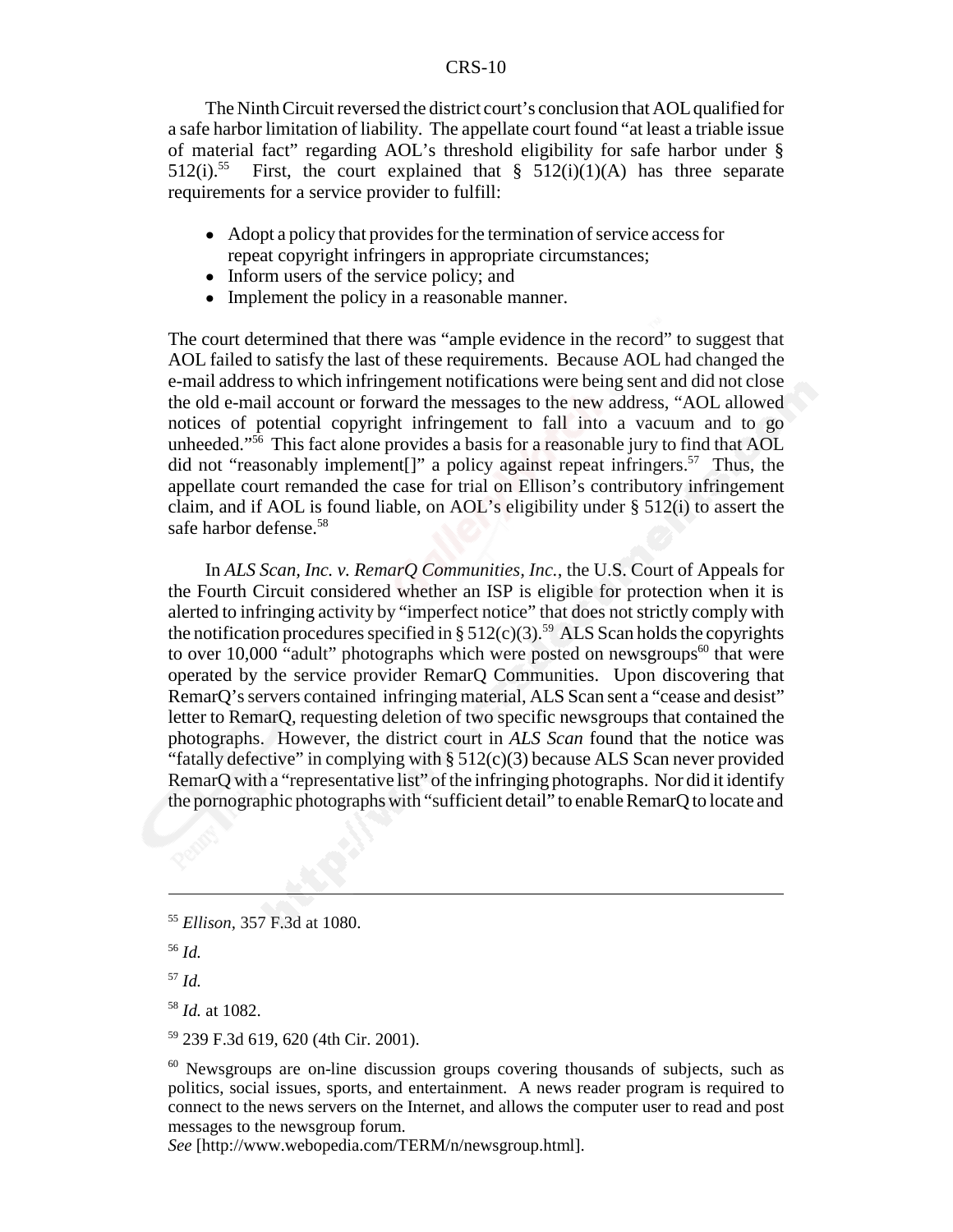disable access to them.<sup>61</sup> In reversing the district court's ruling granting summary judgment in favor of RemarQ, the court of appeals held that ALS Scan had "substantially complied" with DMCA notification requirements because its notice letter identified by name the two RemarQ newsgroup sites "created solely for the purpose of publishing and exchanging ALS Scan's copyrighted images" and also referred RemarQ to website addresses where RemarQ could find pictures and names of ALS Scan's adult models.<sup>62</sup> Thus, the court of appeals held that since RemarQ was provided with a notice that *substantially* complied with the DMCA, the service provider could not rely on a claim of defective notice to maintain the safe harbor  $defense.<sup>63</sup>$ 

*Safe harbor allowed.* In contrast to the *ALS Scan* court's determination of the consequences of "imperfect notice," the court in *Hendrickson v. eBay, Inc.* <sup>64</sup> found that the defective notice supplied by the plaintiff in its case failed to comply substantially with § 512(c)(3)'s notification requirement. In *Hendrickson*, the Internet auction service eBay was allegedly offering for sale pirated DVD copies of a documentary about the life of Charles Manson called "Manson." Prior to filing suit, plaintiff Robert Hendrickson sent a letter to eBay demanding that the auction site cease and desist "from any and all further conduct considered an infringement(s) of [plaintiff's] right."65 eBay responded promptly to this letter, informing Hendrickson of its termination policy for repeat infringers and requesting that the plaintiff submit proper notice under the DMCA by providing more detailed information regarding the alleged infringing items, including identifying the specific eBay item numbers corresponding to the copies of "Manson" for sale.<sup>66</sup> The plaintiff refused to provide this information and proceeded to file copyright infringement suits against eBay.

At trial, Hendrickson did "not dispute that he ha[d] not strictly complied with Section  $512(c)(3)$ ."<sup>67</sup> The U.S. district court instead considered whether the plaintiff's imperfect notice satisfied the DMCA's "substantial" compliance requirement. The court noted that Hendrickson did not include in his notice a written statement attesting to the good faith and accuracy of his infringement claim, as required by §  $512(c)(3)(A)(v)-(vi).^{68}$  In addition, the plaintiff failed to provide eBay with sufficient information to allow the service provider to identify the auction listings that allegedly offered pirated copies of "Manson" for sale. This failure

<sup>65</sup> *Id.* at 1085.

<sup>66</sup> *Id.*

- <sup>67</sup> *Id.* at 1089.
- <sup>68</sup> *Id.* at 1089-90.

<sup>61</sup> *ALS Scan,* 239 F.3d at 624.

 $62$  *Id.* at 624-25. The court further explained, "[W]hen a letter provides notice equivalent to a list of representative works that can be easily identified by the service provider, the notice substantially complies with the notification requirements." *Id.* at 625.

<sup>63</sup> *Id.* at 620 (emphasis in original).

<sup>64 165</sup> F. Supp. 2d 1082 (C.D. Cal. 2001).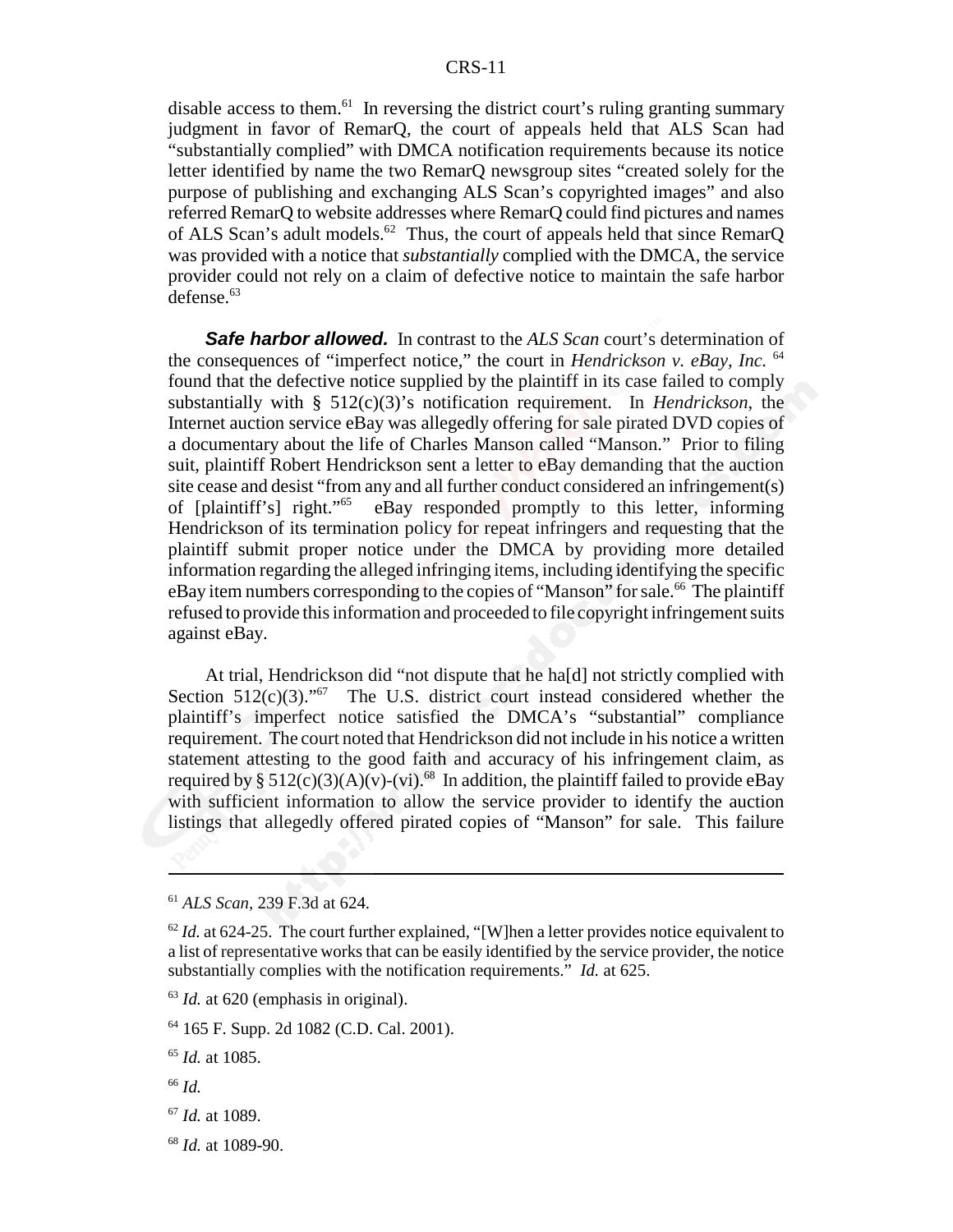further rendered Hendrickson's notice improper under the DMCA. $^{69}$  Therefore, the court ruled, eBay was under no obligation to remove the allegedly infringing material on its system.70 The court went on to consider eBay's eligibility for safe harbor under § 512(c) and determined that it satisfied all the statutory conditions. The DMCA thus having shielded eBay from liability, the court granted eBay summary judgment on the copyright infringement claim.<sup>71</sup>

In *Corbis Corp. v. Amazon.com, Inc.*,<sup>72</sup> the court determined that the electronic commerce company Amazon.com had qualified for safe harbor with regard to infringing activity allegedly occurring in its zShops third-party vendor service.<sup>73</sup> Corbis, a company that licenses art images and celebrity photographs, had sued Amazon, claiming that several hundred images in which it had a "copyright interest" were being copied, displayed, and sold through Amazon's zShops sites.<sup>74</sup> Amazon sought liability protection under § 512(c), the "information residing on systems or networks at the direction of users" safe harbor.

The *Corbis* court first examined whether Amazon satisfied the DMCA's threshold conditions for safe harbor. After finding that Amazon met the statutory definition of service provider,<sup>75</sup> the court applied  $\S$  512(i)'s three-part test as it was set forth in *Ellison v. Robertson*.<sup>76</sup> The court ruled that Amazon had adopted a termination policy for repeat infringers and communicated that policy to its users.<sup>77</sup> In regard to the third *Ellison* prong, the court found evidence that Amazon had reasonably implemented procedures for addressing copyright infringement complaints.78 After satisfying these threshold conditions for safe harbor, Amazon still had to meet the requirements for liability protection under  $\S$  512(c). The court

<sup>71</sup> *Id.* at 1094.

<sup>74</sup> *Id.* at 1096-97.

<sup>75</sup> *Id.* at 1100.

<sup>69</sup> *Id.* at 1090-92.

<sup>70 &</sup>quot;[T]he service provider's duty to act is triggered only upon receipt of proper notice." *Id.* at 1089.

<sup>72 351</sup> F. Supp. 2d 1090 (W.D. Wash. 2004)

<sup>&</sup>lt;sup>73</sup> "The zShops platform allows individuals and retailers (referred to as 'vendors') to showcase their products and sell them directly to online consumers. Amazon, however, does not sell any of its own inventory on the zShops platform." *Id.* at 1094.

<sup>76</sup> *See* discussion of this case, *supra* pages 8-10.

<sup>77</sup> *Corbis,* 351 F. Supp. 2d at 1100-02.

<sup>&</sup>lt;sup>78</sup> "Amazon informs the listing vendor via e-mail that 'your listing may have violated the intellectual property rights of others and the Community Rules that govern our Auction, zShops, and Amazon Marketplace sites.' The e-mail also provides the vendor with the complaining party's contact information. Finally, as with other cancellations, Amazon warns vendors that repeated violations may result in permanent suspension from the Amazon site." *Id.* at 1103 (citations omitted).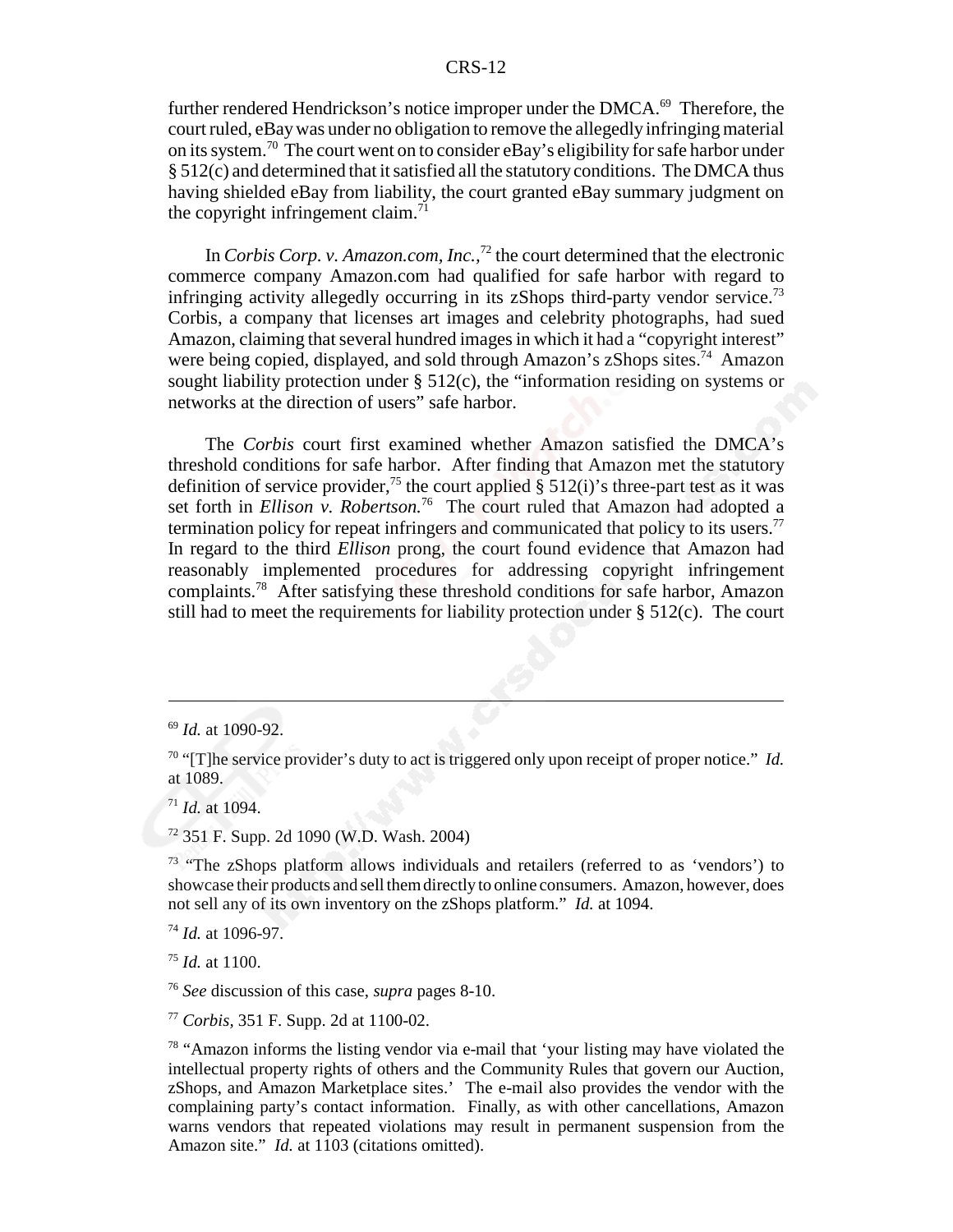found that Amazon did not have actual<sup>79</sup> or apparent knowledge<sup>80</sup> that material on its network is infringing. The court also found that Amazon did not have the right and ability to control the infringing material on zShops vendor webpages.<sup>81</sup> Thus, the court concluded that Amazon is entitled to safe harbor protection under § 512(c) for any copyright infringement committed by zShops vendors on the Amazon site.

The court in *Perfect 10, Inc. v. CCBill, LLC, et al.*82 expanded the array of service providers eligible for safe harbor to include Internet businesses that provide age-verification and on-line payment services to websites that restrict user access to adult content. Perfect 10, a copyright owner of adult-oriented photographic images, had sued several age-verification and billing companies for infringement. These businesses claimed liability protection under DMCA safe harbors §§ 512(a) and 512(d). The plaintiff argued that  $\S$  512(a), the "transitory digital network communications" safe harbor, protects only ISPs that transmit infringing material, not other material such as credit card information for on-line payment purposes.<sup>83</sup> Perfect 10 also argued that § 512(d), the "information location tools" safe harbor, is limited to service providers such as Yahoo! and Google that provide links to millions of websites, and does not cover a service provider that links to "a relatively small" number of websites with whom the ISP has a contractual relationship. $84$ 

The *Perfect 10* court dismissed the plaintiff's arguments as being "without merit," noting that  $\S 512(a)$  includes ISPs that provide a "connection" to infringing material. Also, nothing in § 512(d) limits its applicability only to ISPs that provide links to millions of websites with which the service provider lacks contractual relationships.<sup>85</sup> Thus, the court allowed the defendant third-party billing and ageverification service providers to seek shelter under the DMCA safe harbors.

**Subpoena to Identify Infringer.** The subpoena provision contained in Title II of the DMCA, codified at 17 U.S.C. § 512(h), has received increased attention as a result of the Recording Industry Association of America's (RIAA) highly publicized efforts to take legal action against individual computer users who use peer-to-peer

<sup>85</sup> *Id.* at 1091, 1098.

 $79$  Corbis, prior to filing the lawsuit, had never attempted to notify Amazon about the alleged infringing conduct of zShop vendors. Thus, Corbis missed its opportunity to provide "the most powerful evidence of a service provider's knowledge — actual notice of infringement from the copyright holder." *Id.* at 1107.

<sup>&</sup>lt;sup>80</sup> The court stated, "[Corbis] provides no evidence from which to infer that Amazon was aware of, but chose to ignore, red flags of blatant copyright infringement on specific zShops sites." *Id.* at 1109.

 $81$  *Id.* at 1110. Since Amazon failed to meet the first part of § 512(c)'s third requirement, it was unnecessary for the court to determine whether Amazon receives a direct financial benefit from the allegedly infringing conduct. *Id.*

<sup>82 340</sup> F. Supp. 2d 1077 (C.D. Cal. 2004).

<sup>83</sup> *Id.* at 1091.

<sup>84</sup> *Id.* at 1097-98.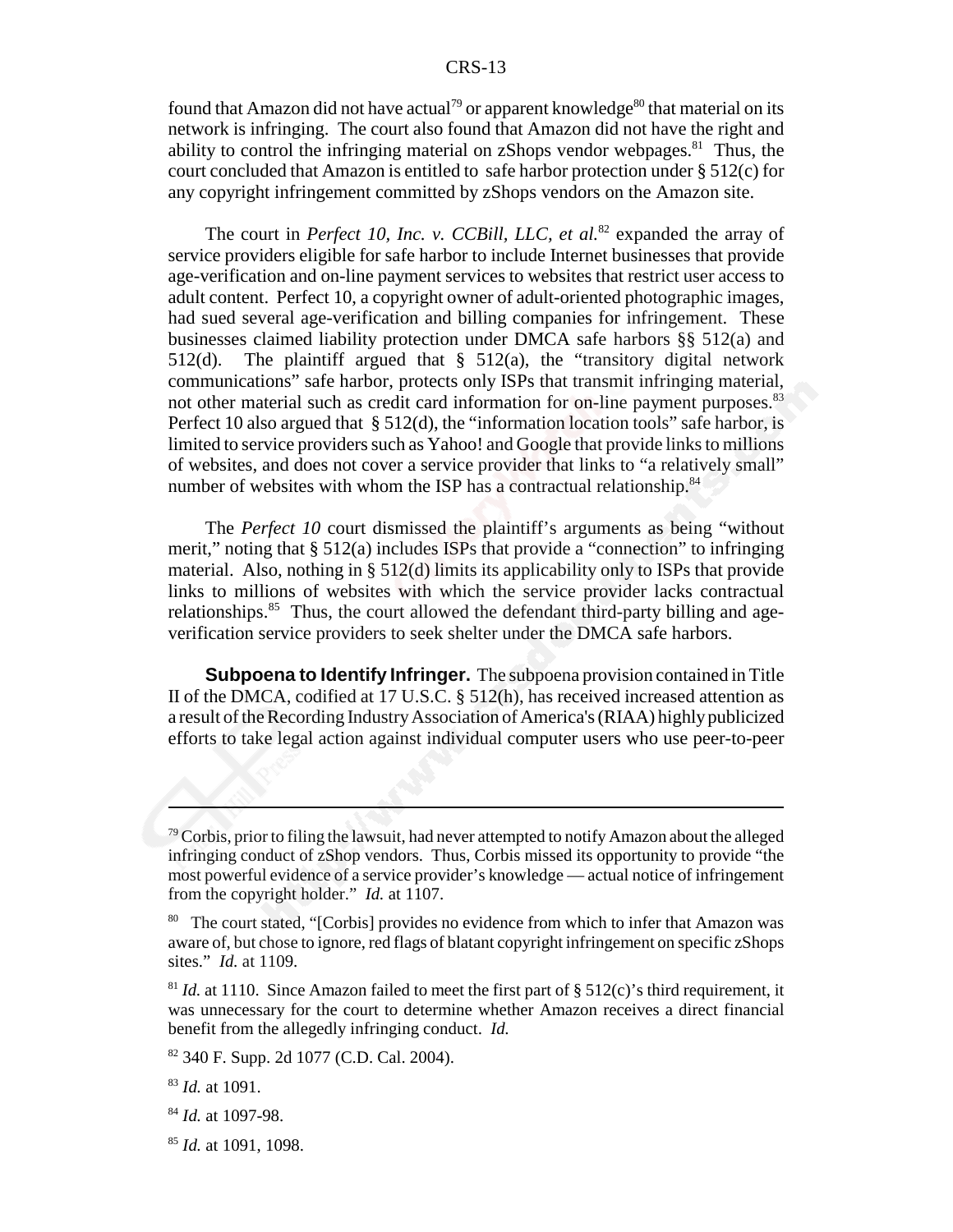(P2P) software to share copyrighted music files. $86$  A critical component of these actions is identification of the computer user. Upon request by a copyright owner, the clerk of any U.S. district court "shall expeditiously issue" a subpoena to a service provider for disclosure of "information sufficient to identify the alleged infringer of the [copyrighted] material."87 The clerk's issuance of the subpoena depends on the filing of the specified information in the subpoena request: $88$ 

- ! A copy of the notification of claimed infringement sent to the service provider. This notification must comply substantially with the notice requirement described in  $\S$  512(c)(3)(A).
- ! A proposed subpoena indicating the information that is sought.
- "A sworn declaration" that the subpoena is sought solely to obtain information revealing the identity of the alleged infringer and that the information will only be used to protect rights under the Copyright Act.

Upon receiving the subpoena, a service provider "shall expeditiously disclose" to the copyright holder the information required by the subpoena.<sup>89</sup> Congress intended this rapid subpoena process to be "a ministerial function performed quickly" by the clerk of a court in order to identify copyright infringers and stop the infringing activities.<sup>90</sup> Indeed, Congress's intent is expressly reflected in the statutory language itself, where the word "expeditiously" appears twice in the subpoena procedure section.

*In re Verizon Internet Services.* In two court proceedings occurring within months of each other, the RIAA sought to enforce DMCA subpoenas served on Verizon Internet Services after Verizon refused to comply with them.<sup>91</sup> These subpoenas requested the identities of subscribers to Verizon's Internet access service who were allegedly sharing hundreds of copyrighted songs using peer-to-peer file transfer software. Verizon argued in the first case that the subpoena was inapplicable because the allegedly infringing material was not stored on Verizon-owned servers,

<sup>86</sup> For more background on peer-to-peer software and copyright infringement issues, *see* CRS Report RL31998, *File-Sharing Software and Copyright Infringement: Metro-Goldwyn-Mayer Studios, Inc. v. Grokster, Ltd*, by Brian Yeh and Robin Jeweler.

 $87$  17 U.S.C. § 512(h)(3)-(4).

<sup>&</sup>lt;sup>88</sup> 17 U.S.C. § 512(h)(2)(A)-(C). In addition to these conditions placed on obtaining a subpoena, 17 U.S.C. § 512(h)(6) provides another safeguard against abuse of subpoena power: subpoenas are subject to the provisions of the Federal Rules of Civil Procedure that govern the issuance, service, and enforcement of subpoenas. For example, under FED. R. CIV. P. 45, service providers or their Internet users may object to, modify, or move to quash a subpoena.

 $89$  17 U.S.C. § 512(h)(5).

<sup>90</sup> H.Rept. 105-551, pt. 2, at 61.

<sup>&</sup>lt;sup>91</sup> In re Verizon Internet Servs., Inc., 240 F. Supp. 2d 24, 37 (D.D.C.2003) ("Verizon I"); In re Verizon Internet Servs., Inc., 257 F. Supp. 2d 244 (D.D.C.) ("Verizon II").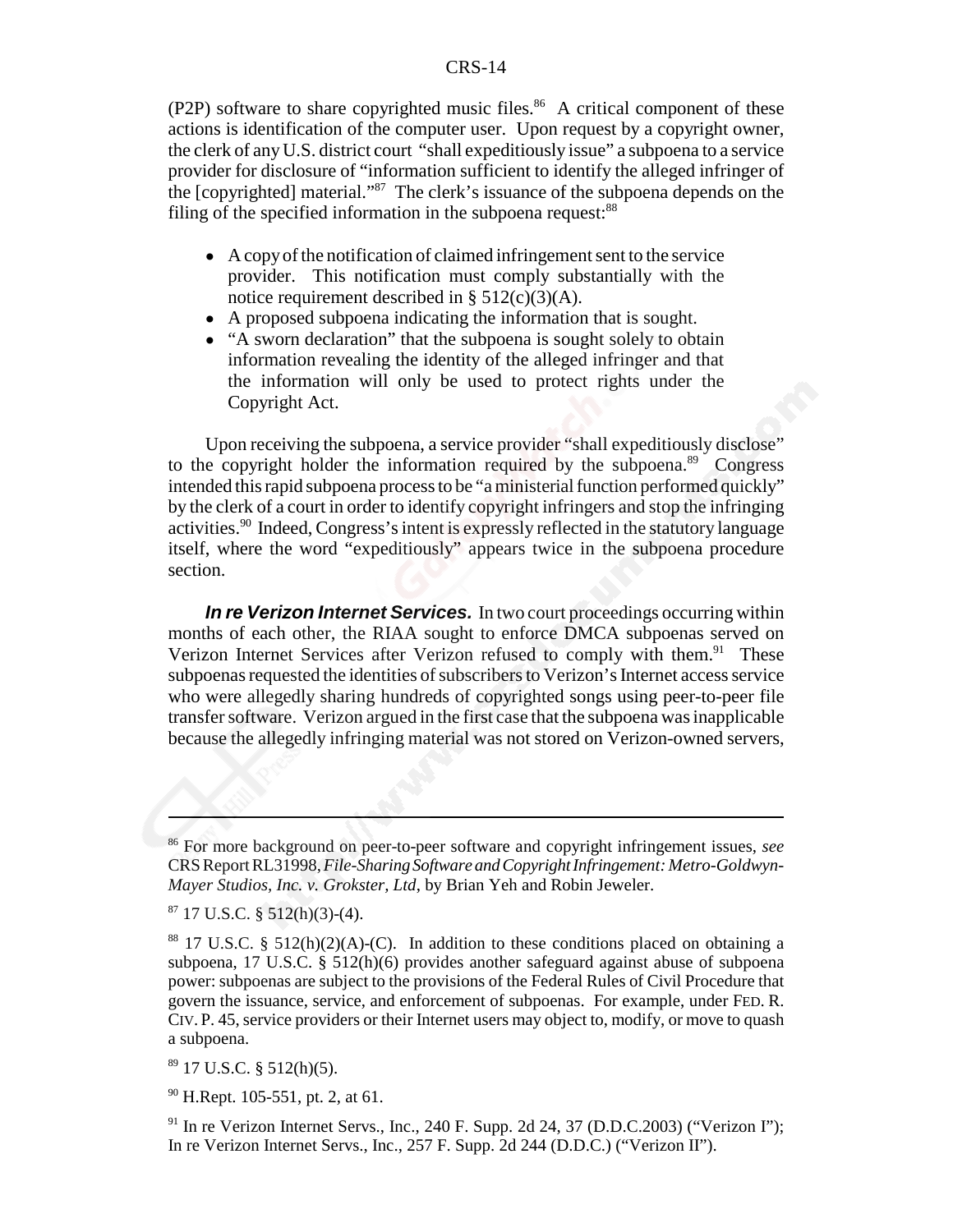but rather on its subscribers' computers.<sup>92</sup> In the second, Verizon moved to quash the subpoena, challenging the DMCA subpoena authority as a violation of its subscribers' First Amendment right to anonymous speech.<sup>93</sup> The U.S. district court ruled against Verizon in both cases, finding that subpoena authority extended to all types of service providers within the scope of the DMCA, not just providers that stored information on a system or network,  $94$  and that the DMCA subpoena power was constitutional.<sup>95</sup> Verizon requested a stay of the lower court's order pending appeal, but the U.S. Court of Appeals for the District of Columbia denied the request.<sup>96</sup> A day later, Verizon revealed the names of four subscribers suspected of copyright infringement.<sup>97</sup>

The federal district court in *In re Verizon Internet Services, Inc.* determined that the § 512(h) subpoena process "provide[s] substantial protection to service providers and their customers against overly aggressive copyright owners and unwarranted subpoenas."98 In particular, it noted that the DMCA "provides disincentives for false representations under the act, making it costly for anyone to seek a subpoena on the basis of intentional misrepresentations, and thereby further ensuring that subpoenas will only be used in circumstances of good faith allegations of copyright infringement."99 Three months later, the court upheld the constitutionality of the DMCA's subpoena provision in another proceeding against Verizon, stating that the "DMCA contains adequate safeguards to ensure that the First Amendment rights of Internet users will not be curtailed."<sup>100</sup> The court, in dicta, claimed that owing to built-in safeguards, "it is unlikely that § 512(h) will require disclosure, to any significant degree, of the identity of individuals engaged in protected anonymous speech, as opposed to those engaged in unprotected copyright infringement."<sup>101</sup> The court explained that "[w]hatever marginal impact the DMCA subpoena authority may have on the expressive or anonymity rights of Internet users ... is vastly outweighed by the extent of copyright infringement over the Internet through peer-to-peer file sharing, which is the context of the legitimate sweep of  $\S 512(h)$ ."<sup>102</sup>

96 2003 WL 21384617 (D.C. Cir. June 4, 2003) (No. 03-7015, 03-7053).

<sup>97</sup> *See* Christopher Stern, *Verizon Identifies Download Suspects*, WASH.POST, June 6, 2003, at E05.

<sup>99</sup> *Id.* at 41 n.14. *See also* 17 U.S.C. § 512(f) ( "Any person who knowingly misrepresents ... that material or activity is infringing ... shall be liable for any damages, including costs and attorneys fees...").

<sup>92</sup> *Verizon,* 240 F. Supp. 2d at 28-29.

<sup>93</sup> *Verizon,* 257 F. Supp. 2d at 247.

<sup>94</sup> *Verizon,* 240 F. Supp. 2d at 26.

<sup>95</sup> *Verizon,* 257 F. Supp. 2d at 275.

<sup>98 240</sup> F. Supp. 2d at 40-41.

<sup>100</sup> *Verizon,* 257 F. Supp. 2d at 260-61.

<sup>101</sup> *Id.* at 263.

<sup>102</sup> *Id.* at 265-66.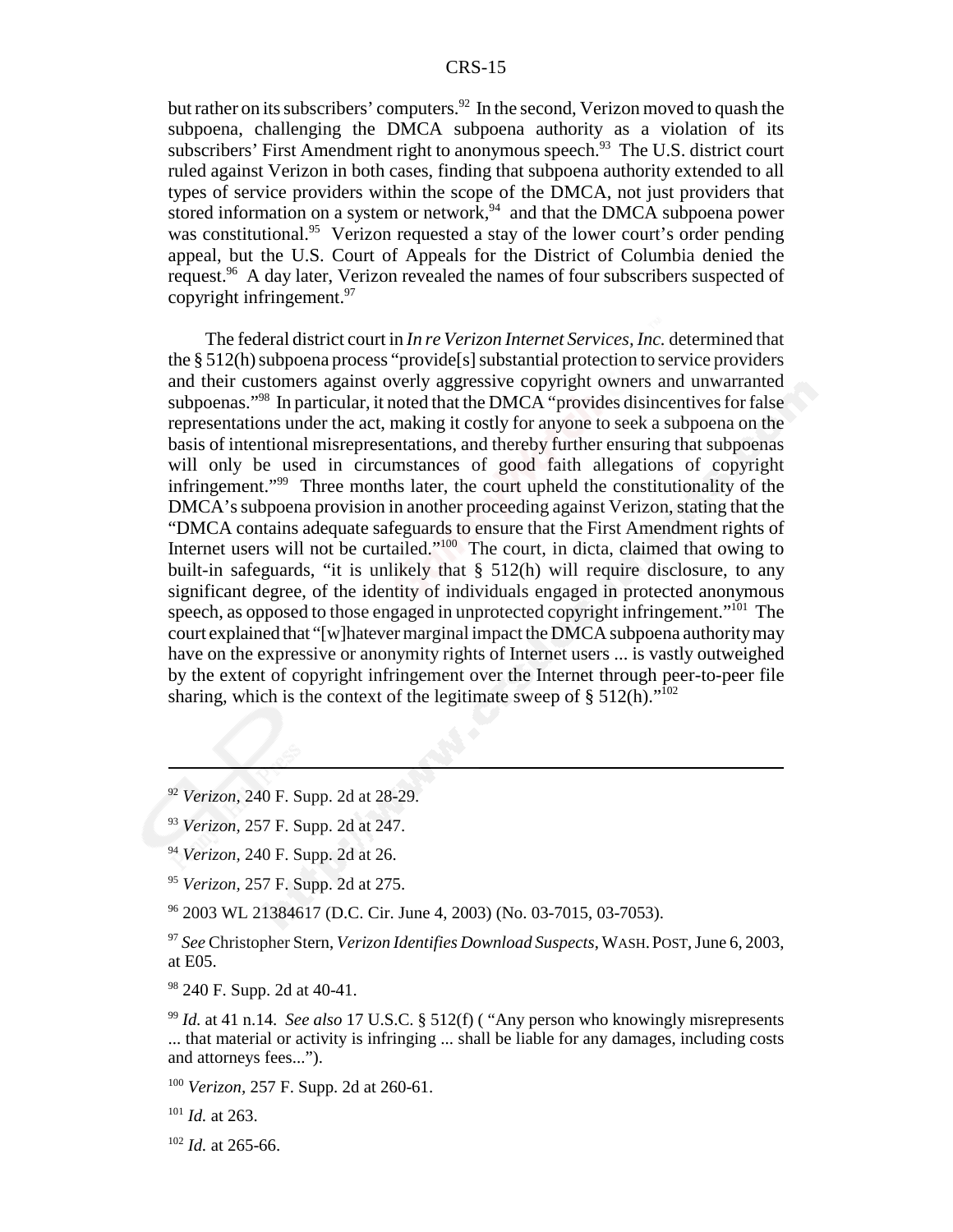Following the district court's determination of the DMCA subpoena power's legality, the RIAA obtained over 800 subpoenas compelling several major ISPs and some universities to provide the names of computer users suspected of swapping copyrighted music files, with approximately 75 new subpoenas being approved every day.103 Armed with this information, the RIAA promised to file what could be thousands of lawsuits against particularly egregious P2P swappers of copyrighted music.<sup>104</sup> In many cases, however, these enforcement efforts have been met with resistance. SBC, an ISP subsidiary of Pacific Bell, challenged the validity and legality of subpoenas, $105$  as did several universities that were recipients of RIAA subpoenas. $106$  Smaller ISPs, through an organization called NetCoalition.com, Smaller ISPs, through an organization called NetCoalition.com, expressed their concerns that RIAA's enforcement campaign seeks "to achieve in court what the association has not yet been able to accomplish in Congress — to make Internet companies legally responsible for the conduct of individuals who use their systems, forcing these companies to become not only the police of the Internet but also permanent and constant watchdogs of the substance of all email traffic, instant messaging, and file sharing." 107 Congress had expressed interest and concern over the issue as well. Several hearings were held.<sup>108</sup>

*RIAA v. Verizon.* On December 19, 2003, the U.S. Court of Appeals for the D.C. Circuit handed down its opinion reversing the district court's decisions

104 See generally, [http://www.riaa.com/news/newsletter/062503.asp].

<sup>105</sup> *See ISP Claim Subpoenas for Subscriber Info Not Authorized by DMCA, Unconstitutional,* 66 BNA PAT., TRADEMARK & COPYRIGHT J. 436 (Aug. 8, 2003).

<sup>106</sup> On August 7, 2003, the U.S. District Court for the District of Massachusetts issued an order quashing subpoenas issued in the District of Columbia against two Boston universities, MIT and Boston University. The court held that the subpoenas violate federal rules of civil procedure which limit the geographical reach of subpoenas issued by a federal court. The RIAA has indicated that, although it believes the subpoenas were properly issued, it will file them in the appropriate courts. *District of Columbia Court Lacks Authority To Issue DMCA Subpoenas to Boston Schools*, 66 BNA PAT., TRADEMARK & COPYRIGHT J. 458 (Aug. 15, 2003).

<sup>107</sup> *Letter from Kevin S. McGuiness, Exec. Director of NetCoaliton.com to Cary Sherman, Pres., RIAA* (Aug. 11, 2003) at [http://www.netcoalition.com/vertical/Sites/ %7BF1D948CC-5797-482E-B502-743C873E2848%7D/uploads/%7B2DBDD281-1E77- 45C5-ABD2-BF39728972F0%7D.DOC]

<sup>108</sup> *Privacy & Piracy: The Paradox of Illegal File Sharing on Peer-to-Peer Networks and the Impact of Technology on the Entertainment Industry: Hearing Before the Permanent Subcommittee on Investigations of the Senate Committee on Governmental Affairs*, 108th Cong., 1st Sess. (2003); *Consumer Privacy and Government Technology Mandates in the Digital Media Marketplace: Hearing Before the Senate Committee on Commerce, Science, and Transportation,* 108th Cong. 1st Sess. (2003). *See also* S. 1621, 108th Cong., 1st Sess. (2003), the "Consumers, Schools, and Libraries Digital Rights Management Awareness Act of 2003" which would require, among other things, that the DMCA subpoenas be issued only in connection with pending lawsuits.

<sup>103</sup> *See* Ted Bridis, *RIAA's Subpoena Onslaught Aimed at Illegal File Sharing*, WASH.POST, July 19, 2003, at E01.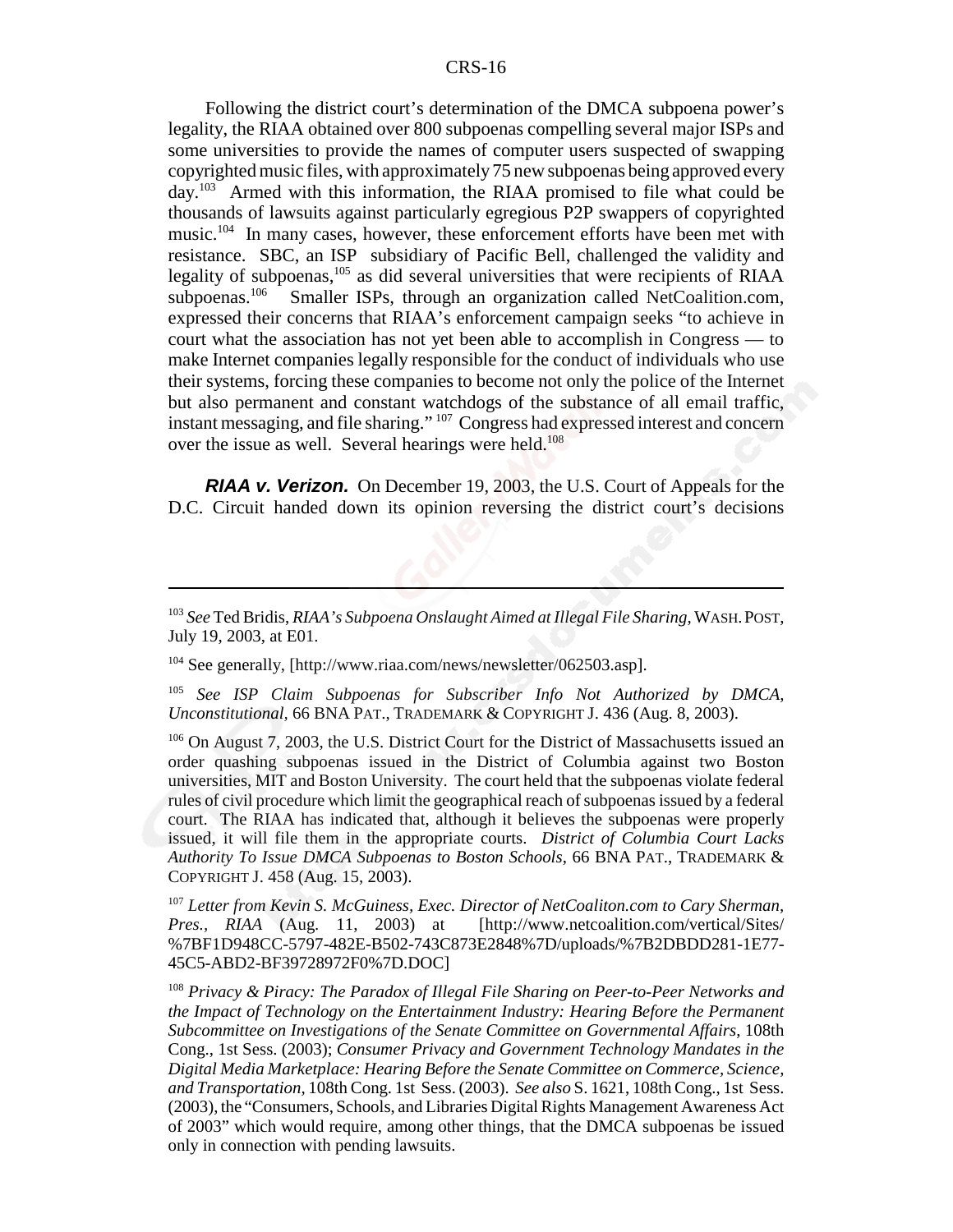upholding the RIAA subpoenas.<sup>109</sup> The reversal was predicated on the appellate court's findings that under § 512, a subpoena may be issued only to an ISP engaged in storing material that is infringing or the subject of infringing activity on its servers — not to an ISP acting as a passive conduit for data transferred between two Internet users. And, an ISP acting as a conduit for P2P file sharing does not involve the storage of infringing material on the ISP's server.

The court rested its decision on a technical interpretation of § 512(h) and the overall structure of § 512. Examining closely the cross-references of subsection (h), it noted that one of the required elements in the subpoena application is that the copyright owner identifies "the material that is claimed to be infringing or to be the subject of infringing activity and *that is to be removed or access to which is to be disabled,* and information reasonably sufficient to permit the service provider to locate the material<sup>[1]</sup>.<sup>110</sup> The court agreed with Verizon that it is impossible to comply with this requirement when an ISP is acting as a mere conduit because

[n]o matter what information the copyright owner may provide, the ISP can neither "remove"' nor "disable access to" the infringing material because that material is not stored on the ISP's servers. Verizon can not remove or disable one user's access to infringing material resident on another user's computer because Verizon does not control the content on its subscriber's computers.<sup>111</sup>

The court rejected the RIAA's contention that an ISP could "disable access" by terminating the infringer's account with the ISP. Blocking access to infringing material and terminating an ISP's user account are separate remedies elsewhere under § 512.<sup>112</sup> "Notice and take-down" requirements of § 512(b)-(d), that is, disabling access to infringing material, apply to ISPs when they are storing infringing material — either as a temporary cache of a web page, as a website stored in the ISP's server, or as an information locating tool hosted by an ISP,<sup>113</sup> but *not* when it is routing infringing material to or from a personal computer owned and used by a subscriber.<sup>114</sup> The court reasoned that the reference to "disabling access" for purposes of issuing a subpoena is distinct from terminating service. Thus, because the ISP does not have access to material residing on a user's computer, it cannot disable access to it by others. Examining the overall structure of the statute, the court concluded that "[t]he presence in § 512(h) of three separate references to § 512(c) and the absence of any reference to  $\S 512(a)$  suggests the subpoena power of  $\S 512(h)$  applies only to ISPs

<sup>&</sup>lt;sup>109</sup> Recording Indus. Ass'n of Am.v. Verizon Internet Servs., Inc., 351 F.3d 1229 (D.C. Cir. 2003).

<sup>&</sup>lt;sup>110</sup> 17 U.S.C. § 512(c)(3)(A)(iii) as referred to in subsection (h)(2)(A) (emphasis added).

<sup>111</sup> *Verizon,* 351 F. 3d at 1235.

<sup>&</sup>lt;sup>112</sup> *Cf.* 17 U.S.C. § 512(j)(1)(A)(i) with (j)(1)(A)(ii). These provisions set forth separate remedies available under an injunction to remedy copyright infringement. Specifically, blocking access to infringing material and terminating a subscriber's account.

 $113$  17 U.S.C. § 512(b)-(d).

 $114$  17 U.S.C. § 512(a).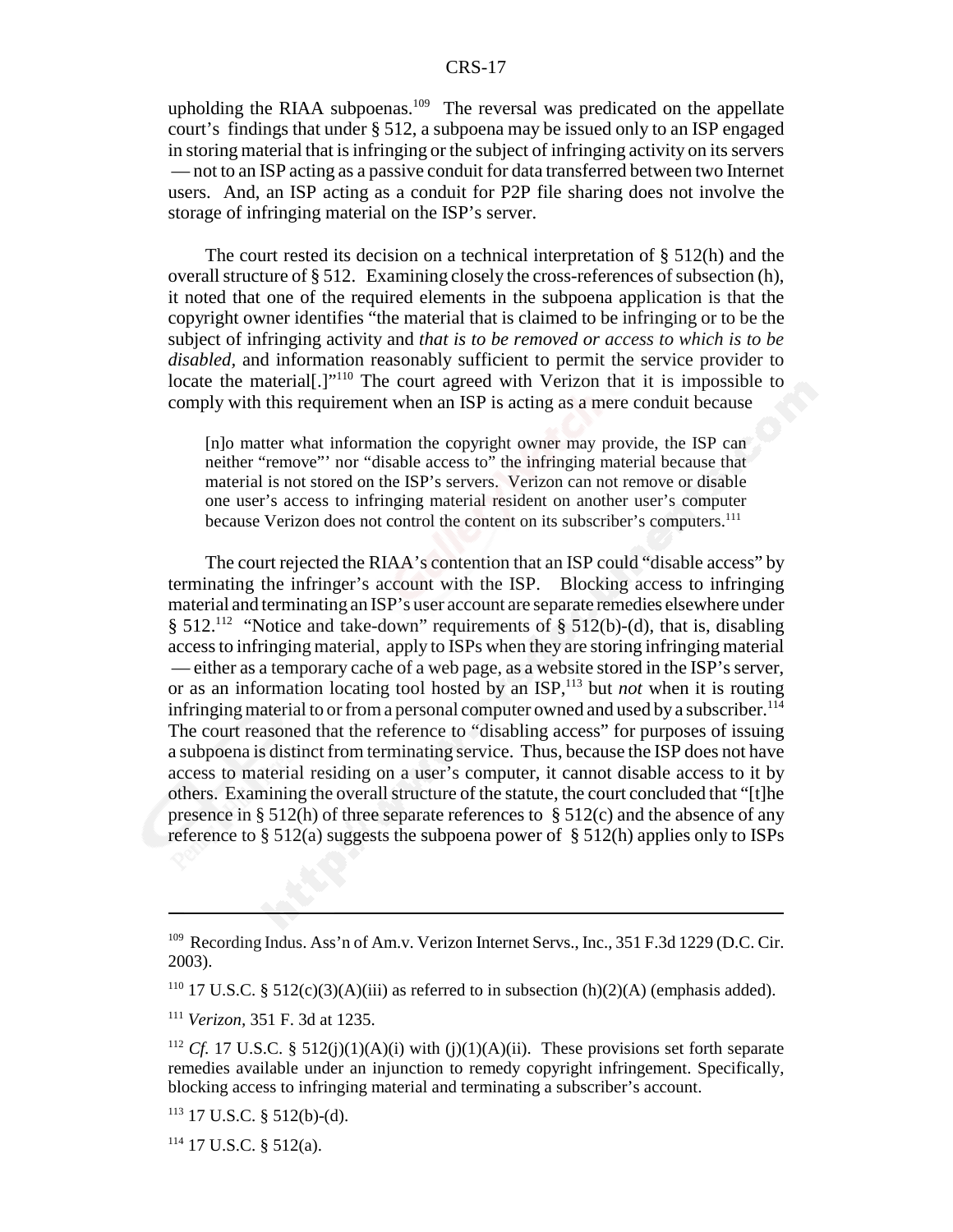engaged in storing copyrighted material and not to those engaged solely in transmitting it on behalf of others."<sup>115</sup>

The court was sympathetic to the RIAA's concerns regarding the widespread infringement of its members' copyrights and their need for legal tools to combat it. But it would not "rewrite" the DMCA to address those concerns. That prerogative rests squarely with the Congress.

*In re Charter Communications.* On January 4, 2005, a divided panel of the U.S. Court of Appeals for the Eighth Circuit reached the same conclusion regarding the DMCA subpoena power as the *Verizon* appellate court.<sup>116</sup> At issue was Charter Communications' motion to quash the RIAA's subpoenas requesting that the internet service provider produce the names, physical addresses, telephone numbers, and email addresses of 200 Charter customers. The Eighth Circuit ruled that § 512(h) does not authorize a copyright owner to request a subpoena for an ISP that only acts as a conduit for copyrighted material transferred between two users.<sup>117</sup> In dicta, the court acknowledged the difficulties that copyright owners face in deterring unlawful P2P file-sharing without first learning of the identities of persons engaged in the activity. However, the court pointed out that this information could be discovered through alternative means such as "John Doe" lawsuits, $118$  a legal device that the RIAA has been using in the aftermath of *Verizon* in order to obtain court-ordered subpoenas.<sup>119</sup>

### **Conclusion**

Among the DMCA's significant changes to the Copyright Act is the creation of § 512 to protect service providers from copyright liability arising from the infringing conduct of their users. This section represents Congress's attempt to address the liability concerns of service providers that operate the infrastructure of the Internet,

<sup>115</sup> *Verizon,* 351 F. 3d at 1236-37.

<sup>116</sup> In re Charter Communications, Inc., Subpoena Enforcement Matter, 393 F.3d 771 (8th Cir. 2005).

<sup>117</sup> *Id.* at 777. The dissenting opinion in *Charter* argued that the right to request a subpoena pursuant to § 512(h) is not limited by the type or function of the service provider. Since a subpoena may be issued to "a service provider," and the statutory definition of "service provider" expressly includes conduit service providers, then the RIAA's subpoena to Charter should be enforced. *Id.* at 778-80 (Murphy, J., dissenting).

<sup>&</sup>lt;sup>118</sup> *Id.* at 775 n.3. The dissenting judge complained that John Doe lawsuits were insufficient to help copyright holders in their efforts to stop the "massive piracy" of their works over P2P networks, since such legal actions are costly and time consuming. Relegating copyright owners to using John Doe lawsuits to protect themselves from infringement by subscribers of conduit ISPs, is contrary to legislative intent because the purpose of the DMCA subpoena power was "to obtain the assistance of ISPs in an expeditious process to stop infringement." *Id.* at 782 (Murphy, J., dissenting).

<sup>119</sup> *See, e.g.,* John Schwartz, *Music Industry Returns to Court, Altering Tactics On File Sharing,* N.Y. TIMES, Jan. 22, 2004, at C1 (explaining how John Doe lawsuits are used by plaintiffs to sue persons whose identities are not known. The suits "identify the suspected file traders only by a numerical tag, known as an Internet protocol number, assigned to them by their Internet service provider.")